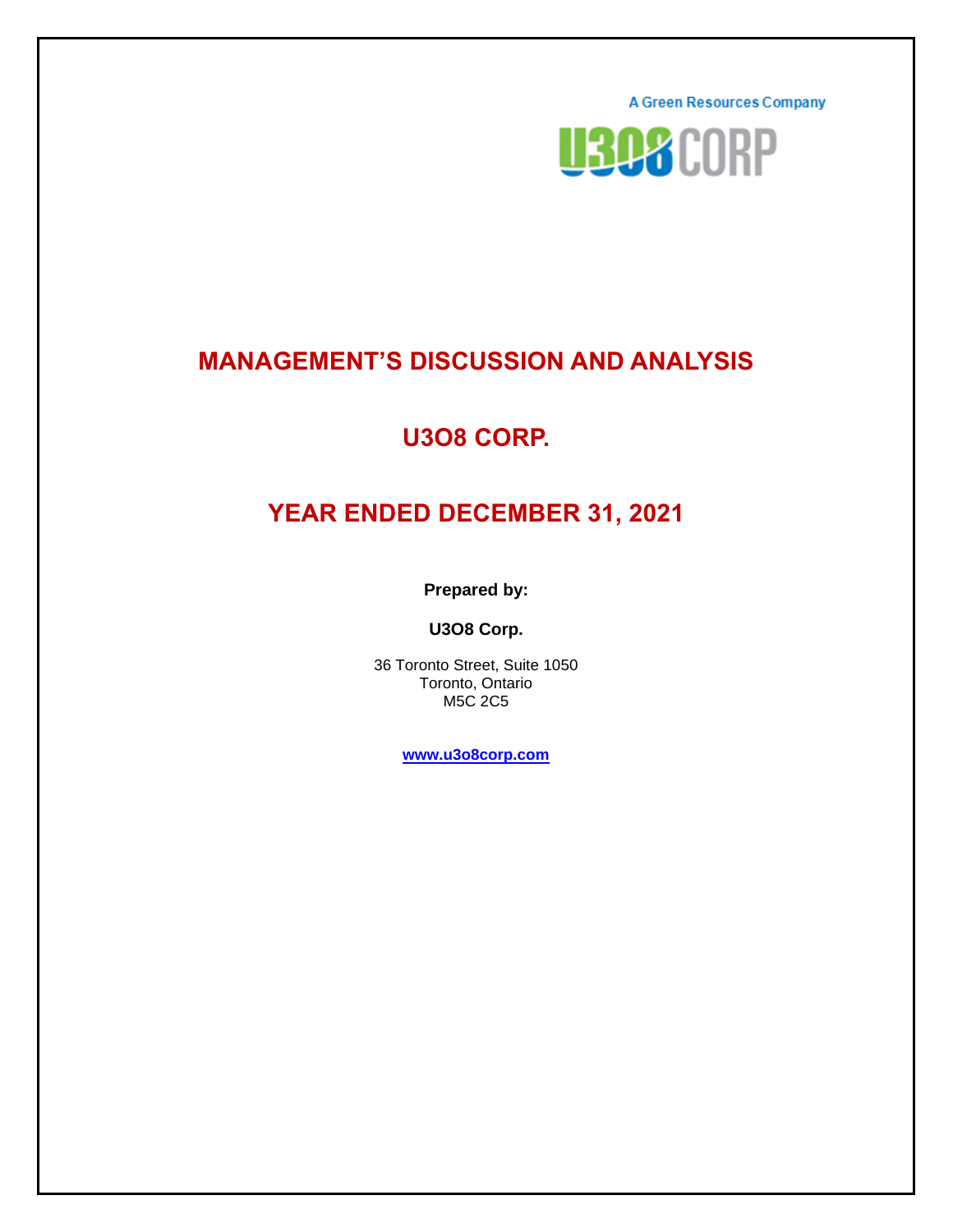

Management's Discussion & Analysis Period Ended December 31, 2021

### **Introduction**

This Management's Discussion and Analysis ("MD&A") is dated May 2, 2022, unless otherwise indicated, and should be read in conjunction with the audited consolidated financial statements of U3O8 Corp. ("U3O8 Corp.", "the Company") for the year ended December 31, 2021 and the related notes. This MD&A was written to comply with National Instrument 51-102 – Continuous Disclosure Obligations. Results are reported in Canadian Dollars, unless otherwise noted. The results presented for the year ended December 31, 2021, are not necessarily indicative of the results that may be expected for any future period.

The audited consolidated financial statements have been prepared in accordance with International Financial Reporting Standards ("IFRS") for the year ended December 31, 2021. Information about U3O8 Corp., its minerals resources and technical reports prepared in accordance with National Instrument 43- 101 ("NI 43-101") are available at [www.u3o8corp.com](http://www.u3o8corp.com/) or on SEDAR at www.sedar.com.

### **Overview**

#### **Introduction**

U3O8 Corp. is a Toronto-based exploration company focused on exploration and development of resources of uranium and battery commodities. The Company's principal asset is the Berlin Deposit ("Berlin", "Deposit" or "Project") in Colombia. The Company has concluded the sale of the Laguna Salada Project ("Laguna Salada") in Argentina to Consolidated Uranium Inc. ("CUR").

### **Berlin Deposit**

The Company's uranium-phosphate-vanadium-nickel – rare earth element ("REE") Berlin Deposit has a positive preliminary economic assessment "(PEA")<sup>1</sup>. A high capital cost estimate ("capex") made it difficult to advance the Project in a declining uranium market and it was written down to \$Nil during the year ended December 31, 2016. Estimates in the PEA are that uranium, at a price of US\$60 per pound ("/lb") would contribute 35% of revenue while battery commodities would account for approximately 57% of revenue (vanadium 9%, nickel 15%, phosphate 31% and zinc 2%). With the acceleration of electrification, focus of reduction of greenhouse gas emissions and the uptake of electric vehicles, Berlin's mix of commodities is well matched with the pivot towards clean energy. The priority in advancing the Project towards production is optimizing its economics by increasing revenue relative to both estimated operating costs ("opex") and capex. Rather than further drilling on the Project, this focus on economics centres on metallurgy and simplifying the process flow sheet. There are three areas in which the economics of the Project could be improved: beneficiation of the mineralized material that is mined to concentrate the value-commodities into as small a volume as possible; to improve the efficiency of the thoroughly-tested leach process in which the value commodities would be removed from the crushed, mineralized rock and; improving the efficiency of the downstream processing of the liquid that contains the value-commodities (the "PLS" or "pregnant liquor solution"). The other important component of optimizing the economics is improving the potential revenue flow. Good progress has been made on these fronts during the quarter. Test work has focused on evaluating the potential for membranes to simplify the processing of the PLS, and this work has also demonstrated the potential, due to the efficiency of the membrane systems, to increase the potential revenue from the Project through the recovery of more REEs than were contemplated to be produced at the time that the PEA was undertaken. Once the second phase of the membrane test work has been concluded, the next step would be the processing of a large sample of several tonnes of mineralized material from Berlin, which would be processed at bench-scale in a lab to provide precise data on the efficiency and cost of each part of the process envisaged in the flow sheet. The processing of the large sample would aim to achieve performance and provide cost guidance to pre-feasibility study levels.

<sup>1</sup> PEA –*See the January 18, 2013 technical report: "Berlin Project, Colombia – Preliminary Economic Assessment, NI 43-101 Report." The PEA is preliminary in nature. The PEAs include Inferred mineral resources that are considered too speculative geologically for economic consideration that would enable them to be classified as mineral reserves. Mineral resources are not mineral reserves and do not have demonstrated economic viability. There is no certainty that the results of the Berlin PEA will be realized.*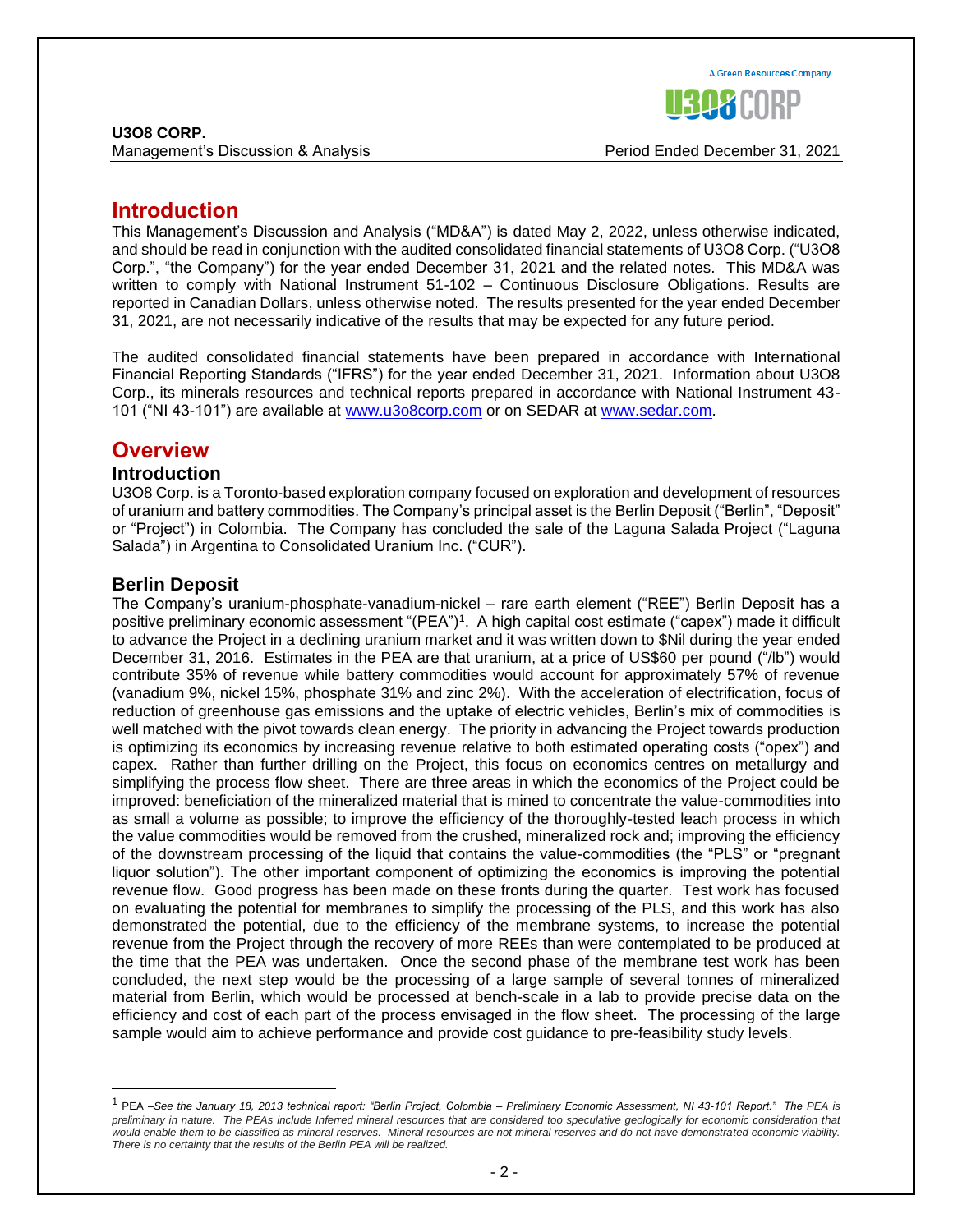Management's Discussion & Analysis Period Ended December 31, 2021

**A Green Resources Company** 

#### **Laguna Salada Deposit**

In September 2014, the Company reported a positive  $PEA<sup>2</sup>$  on Laguna Salada which showed low production cost potential. Since then, technological improvements in recovery methods and the larger relative increase in vanadium price relative to uranium led to a re-assessment of the assumptions made in the PEA. Due to the sustained bear market in uranium, and the associated difficulty of attracting capital to advance uranium projects at that time, Management determined that the Laguna Salada Project was impaired at December 31, 2019 and wrote the asset value of the project down to \$Nil.

On December 14, 2020, the Company announced that it had entered a two-year option agreement to sell its Laguna Salada Project in Argentina to Consolidated Uranium Inc. ("CUR"), a TSXV company. The Company received an immediate \$50,000 cash payment in 2021, after regulatory approval was received. Consolidated Uranium Inc. ("CUR") provided notice to the Company on June 11, 2021 that it had decided to exercise its right to accelerate the option to purchase, which triggered the following considerations from CUR:

- Payment of \$50,000 in cash towards maintaining the Laguna Salada property in good standing.
- Payment of an option fee of \$175,000 in cash
- Delivery of CUR shares to the value (based on the 5-day volume-weighted average stock price "VWAP") of \$125,000. The Company received 56,306 common shares of CUR and \$225,000 cash.

On closing of the sale of the Laguna Salada project, a further 675,675 common shares of CUR (valued at \$1.5 million at the date of exercise of the option to purchase, based on the 5-day VWAP) were issued to U3O8 Corp. and are being held in escrow for four months and one day.

The Company has further uranium price - related upside derived from the sale of Laguna Salada as follows:

- In the event that the spot price of uranium exceeds US\$50/lb for a continuous 30-day period, U3O8 Corp. would receive additional CUR shares to a value of \$505,000.
- U3O8 Corp. would receive C\$758,000 on the uranium price exceeding US\$75/lb for a continuous 30-day period (or C\$250,000, at U3O8's election, when the uranium price exceeds US\$50 per pound).
- U3O8 Corp. would receive C\$1,010,000 on the uranium price exceeding US100/lb per pound for a continuous 30-day period (or C\$250,000, at U3O8's election, when the uranium price exceeds US\$50/lb).

#### **Frac Sand**

The Company has a 38.9% interest in an early-stage investee company, South American Silica Corp. ("SAS"), a private company dedicated to the identification of frac sand deposits in southern South America – the principal target market for which would be the Vaca Muerta shale oil and gas reservoir in Argentina.

#### **Financial**

To date, the Company has not earned any revenues from its exploration for uranium, battery commodities or frac sand.

In the year ended December 31, 2021, the Company incurred cumulative cash exploration expenditures of \$0.3 million (excluding stock-based compensation and amortization), largely to maintain the Argentine

<sup>2</sup> PEA – *See the September 18, 2014 technical report: "Preliminary Economic Assessment of the Laguna Salada Uranium Vanadium Deposit, Chubut Province, Argentina." The PEA includes Inferred mineral resources that are considered too speculative geologically for economic consideration that would enable them to be classified as mineral reserves. Mineral resources are not mineral reserves and do not have demonstrated economic viability. There is no certainty that the results of the Laguna Salada PEA will be realized.*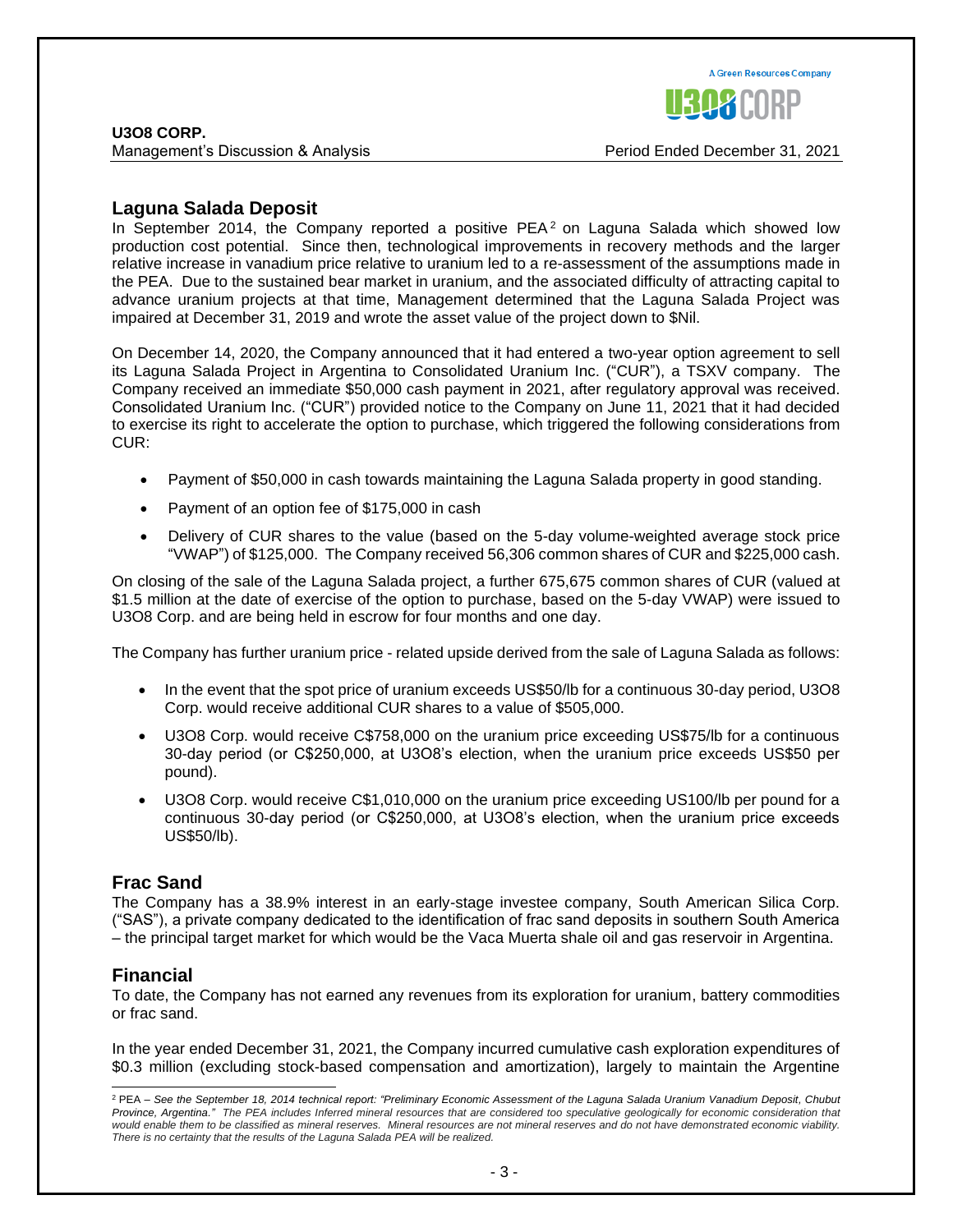Management's Discussion & Analysis Period Ended December 31, 2021

property in good standing and keep the Colombia property on a care and maintenance basis. A further \$1.0 million of expense was recognized against Colombia exploration, to bring the Berlin property back to a condition in which the Company can continue exploration.

At December 31, 2021, the Company had \$796,710 in cash ("total cash") (December 31, 2020 – \$6,487) and working capital of \$97,652 (December 31, 2020 – working capital deficit of \$2,718,322). The Company arranged an unsecured line of credit for \$1 million, to be repaid at an unspecified future date. The line of credit, made available by an insider, incurs interest of 8% per annum. The Company drew down on this line of credit as follows:

- 2019: withdrew \$320,000 and accrued interest of \$43,733.
- 2020:
	- $\circ$  Q1 2020, withdrew \$150,000 and accrued interest of \$14,300.
	- $\circ$  Q2 2020, withdrew \$50,000 and accrued interest of \$17,800.
	- o Q3 2020, withdrew \$90,000 and accrued interest of \$18,400.
- 2021: in each quarter of 2021, and in Q4 2020, the Company accrued interest of \$19,600. These loan balances are recorded as a loan payable on the balance sheet.

On March 22, 2021, the Company announced it had closed a private placement of \$1,000,000, issuing 6,666,668 common shares and 6,666,668 common share purchase warrants. Each warrant can be exercised for one common share at a price of \$0.20 for a period of 12 months from the close of the placement.

During 2021, the Company received cash of \$56,400 on the exercise of 320,000 stock options and \$575,095 on the exercise of 2,058,052 warrants.

Subsequent to December 31, 2021, the Company received \$682,270 on the exercise of 3,411,351 warrants, while 2,462,790 warrants expired unexercised.

#### **Future Funding Options**

The Company is also pursuing strategic partnerships and investment options to provide funding through which its Berlin Project could be advanced to the next milestones and finally, production. Further financings will be required to develop the Company's Berlin deposit, to meet ongoing obligations and discharge liabilities in the normal course of business. Strong demand for battery commodities and uranium has made capital markets more accessible for junior exploration companies. However, there is no guarantee that funds can be raised on terms acceptable to the Company. The Company's planned activities to advance the Deposit towards production are largely discretionary and therefore there is some flexibility in the pace and timing of development of the Property. Expenditures may be adjusted, limited, or deferred subject to current capital resources and potential to raise funds. The Company will continue to manage its expenditures that are essential to the viability of its properties.

#### **Listing**

As of December 31, 2019, the Company was not compliant with Toronto Stock Exchange ("TSX") requirements and on February 26, 2020, the Company was delisted from the TSX and trading opened concurrently on the NEX, a trading platform of the TSX Venture Exchange ("TSXV"). There was no change in the Company's name, no change in its CUSIP number and no consolidation of capital. The symbol extension (".H") differentiates the NEX listing from Tier 1 or Tier 2 symbols within the TSXV. The NEX board is designed as a platform for the trading of publicly listed companies while they seek and undertake transactions in furtherance of their reactivation as companies that will carry on an active business.

#### **Going Concern**

The Company is in the exploration and evaluation stage and, as is common with many exploration companies, it raises funds for its exploration and evaluation activities through the sale of equities.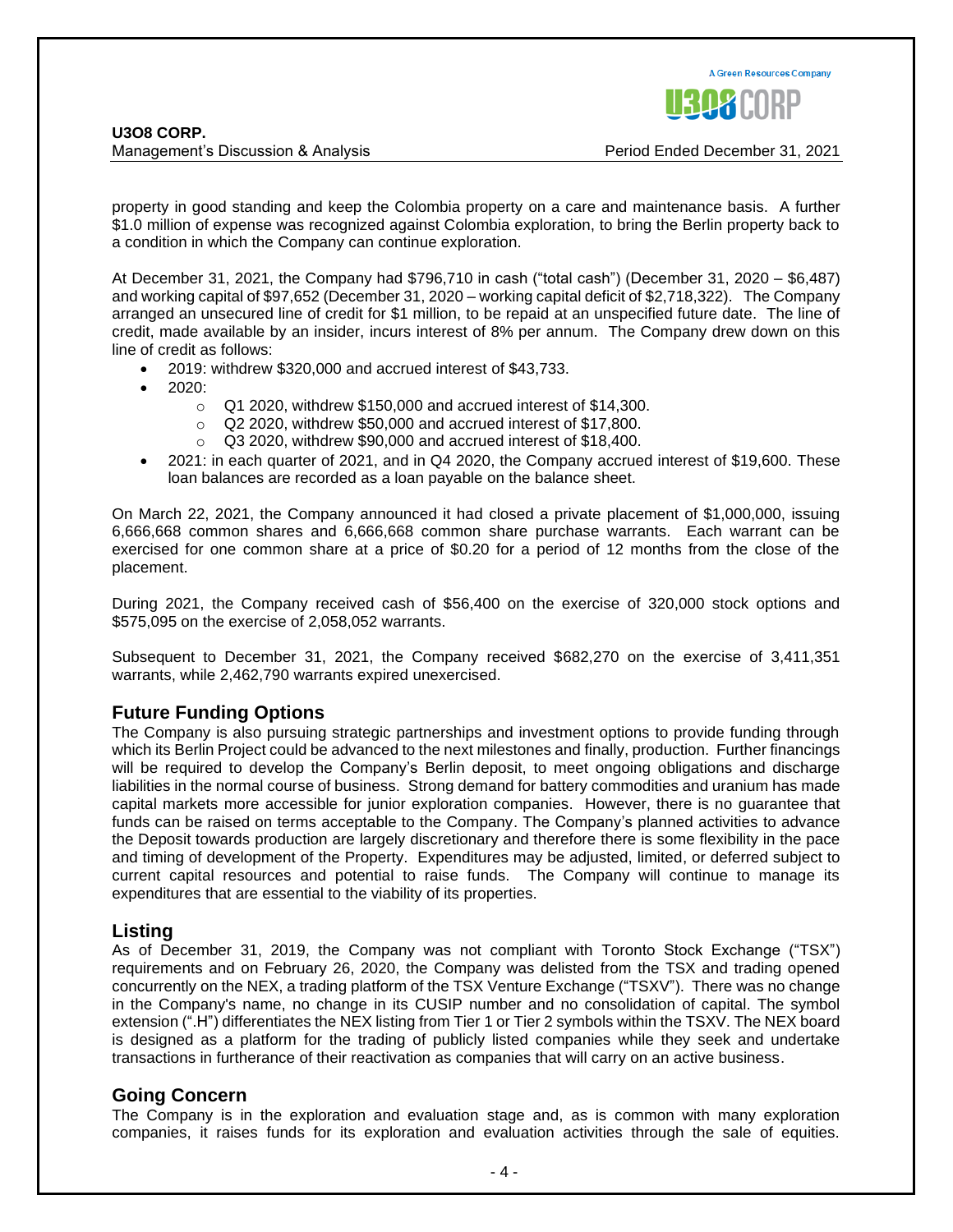

**U3O8 CORP.** Management's Discussion & Analysis Period Ended December 31, 2021

Historically, the Company has explored for uranium and related battery elements such as vanadium, nickel and phosphate. The price of this suite of commodities has been on an uptrend in the last few years. As the battery elements market has matured, so focus has started to switch from the obvious components like lithium and cobalt to nickel and now vanadium and phosphate. This appreciation of the broader spectrum of elements that are crucial to battery production could potentially create ongoing opportunities for the Company to raise funds to advance its Project.

The Company has incurred a series of losses in prior periods, with a net income for the year ended December 31, 2021, of \$901,831 (year ended December 31, 2020 – loss of \$383,308) and has an accumulated deficit of \$105,468,684. In addition, the Company had a working capital balance of \$97,190 at December 31, 2021 (December 31, 2020 - \$2,718,322). The most significant item in the 2021 net income was the sale of the Laguna Salada property in Argentina, which generated a gain of \$1.8 million and a further unrealized gain of \$0.5 million on appreciation of the consideration received for the property.

The Company has taken an impairment allowance against its exploration properties. Additional financings will be required to update its PEA and/or initiate a pre-feasibility study and further develop the Berlin Deposit. There is a significant risk that some, if not all, of the Company's current property holdings may lapse or title to those properties may become uncertain. While the Company's Management and Board will continue to search for financing, joint venture partners and new assets, there is no guarantee that these efforts will be successful.

The consolidated financial statements have been prepared on a basis which contemplates that the Company will continue in operation for the foreseeable future and will be able to realize its assets and discharge its liabilities in the normal course of business. The certainty of funding future exploration expenditures and availability of sources of additional financing cannot be assured at this time and accordingly, these uncertainties may cast significant doubt about the Company's ability to continue as a going concern. The consolidated financial statements do not include adjustments to the carrying values of recorded liabilities and related expenses that might be necessary should the Company be unable to continue as a going concern.

### **Change of Board of Directors**

During 2020, the Company appointed two new Board members, Ms. Helen Molesworth and Dr. Scott Morrison. Ms. Molesworth is a gemologist and classicist. She has a BA (Oxon) and has international experience across the coloured gemstone industry. She is a recognized gems and jewellery expert, who has worked at Sotheby's and Christie's, and launched a coloured gemstone Academy out of Hong Kong and China.

Dr. Morrison is a Professional Engineer with a B.Sc in Geology and a Ph.D in metallurgy. He currently serves as a director of Zinc Oxide LLC, the largest producer of zinc products in the USA and of AK Altynalmas, a leading gold producer in Kazakhstan.

### **Principal Asset**

### **Berlin Deposit**

The Company's principal exploration project is located in Colombia, South America. The Berlin Deposit contains battery commodities (vanadium, nickel and phosphate), uranium and rare earth elements ("REE"),

The Berlin Deposit is a geologically rare combination of elements, principally uranium, vanadium, nickel, molybdenum, zinc and REE in a layer of phosphate-bearing limestone that transitions to sandstone in a layered sedimentary sequence in Caldas Province of central Colombia. The resource was estimated on close-spaced drilling in an area 3.5km long and up to 1km wide.

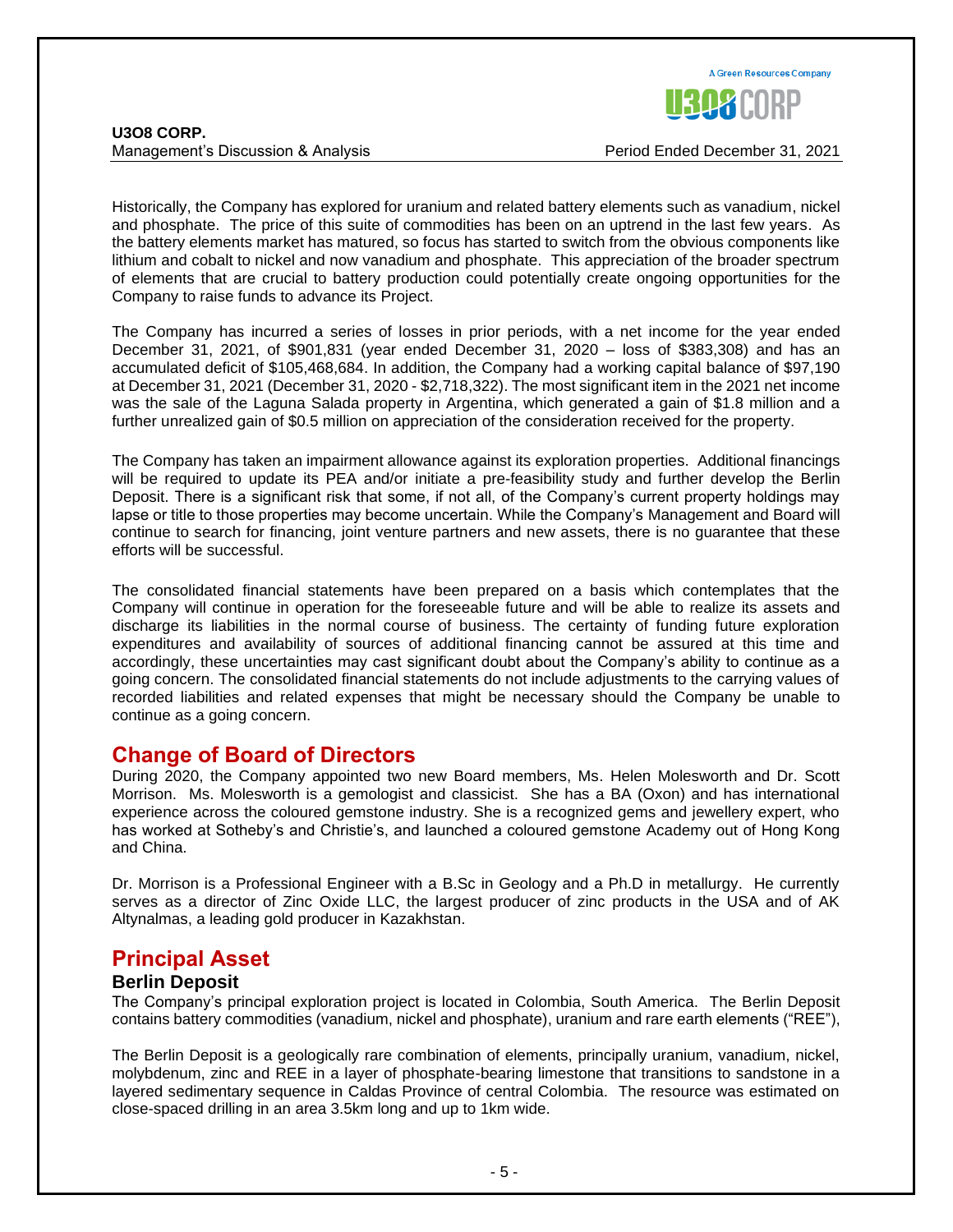| <b>U308 CORP.</b>                  |  |
|------------------------------------|--|
| Management's Discussion & Analysis |  |

The deposit is located 12km from a hydroelectric dam that provides a potential source of clean, renewable energy for the Project. Infrastructure is good with a river port located 60km from the Project, providing barge-transport to Barranquilla, a port on the Caribbean. A refurbished rail system provides an alternative means of transport to the port at Santa Marta on the Caribbean coast.

Extensive bench-scale metallurgical tests showed that the value-commodities can be effectively leached from the mineral-bearing rock with an acidic ferric sulphate solution. Most of the high capex on the project related to separating the various commodities from the pregnant liquor solution ("PLS").

The PEA modelled 35% of revenue coming from uranium, 31% from phosphate, 15% from nickel, 9% from vanadium, 7% from REE (of the 17 REE's only revenue from the higher-grade yttrium and neodymium were considered in the economic analysis although all REEs were recovered to the PLS) and 3% from molybdenum and zinc. The economic model included a mill throughput of 0.5 million tonnes per annum over a 15-year mine-life. Revenue was estimated at US\$ 2.8 billion,, generating free cashflow of US\$982 million. However, the capex was high at US\$441 million, resulting in an after-tax net present value ("NPV") at a 7.5% discount rate of US\$198 million, an internal rate of return ("IRR") of 19% and a 4.6-year payback period.

The high capex constituted a major impediment to advancing the project in a declining uranium market and a nascent battery commodities market, resulting in a write-down of the Berlin Project in December 2016. A \$7.7 million impairment allowance was taken on the Project in compliance with IFRS rules, due to the Project having been on care and maintenance during the protracted bear market in uranium and the extreme dilution associated with raising funds through the issue of stock in private placements at the low share price that prevailed at that time.

With the strengthening battery commodities and uranium market, the economics of the Project are likely to be stronger than defined in the PEA. In addition to the positive market outlook for the commodities contained in the Deposit, there is potential to reduce both opex and capex to further strengthen the economics of the Project to the desired target IRR in excess of 20%.

One of the potential means of reducing opex and capex is through membrane technology. The Company commenced work at the end of March 2021 to test this technology through a three-step test program that commenced with theoretical modelling, that if successful, would lead to bench-scale tests on a synthetic PLS of elements in the concentrations in which they were present in the PLS derived from the extensive metallurgical test work that has been undertaken on the Project. Contingent on success of the second step test work, the final step would be to undertake a test on PLS derived from a sample of several tonnes of mineralized rock from the Deposit. Throughout this test work, conceptual constraints on capex and opex are to be reviewed. If this test work is successful, it is likely that a new PEA would be justified.

The first s of the membrane test work has been completed and the second part is nearing completion at the date of this MD&A.

Results of the first step of the membrane test work were highly encouraging with the majority of the commodities of value being concentrated into only 15% of the leach solution volume originally used in the design of the process plant in the PEA. This implies that the downstream processing component of the plant, where the PLS is readied for extraction of its contained commodities, could be downsized to potentially 15% of the size used in the PEA, resulting in a significant capex saving. The study also showed that the first stage of a two-stage membrane separation process would separate phosphate (in the form of phosphoric acid) from the metals. The advantage of "stripping off" the phosphoric acid first is that simple and inexpensive evaporation could be used to concentrate the acid to the extent required for many phosphate products, including potentially for lithium-iron phosphate ("LFP") batteries. Evaporation is considerably less expensive than the solvent extraction process that was contemplated for the extraction of phosphate in the processing plant designed in the PEA of the Berlin Project.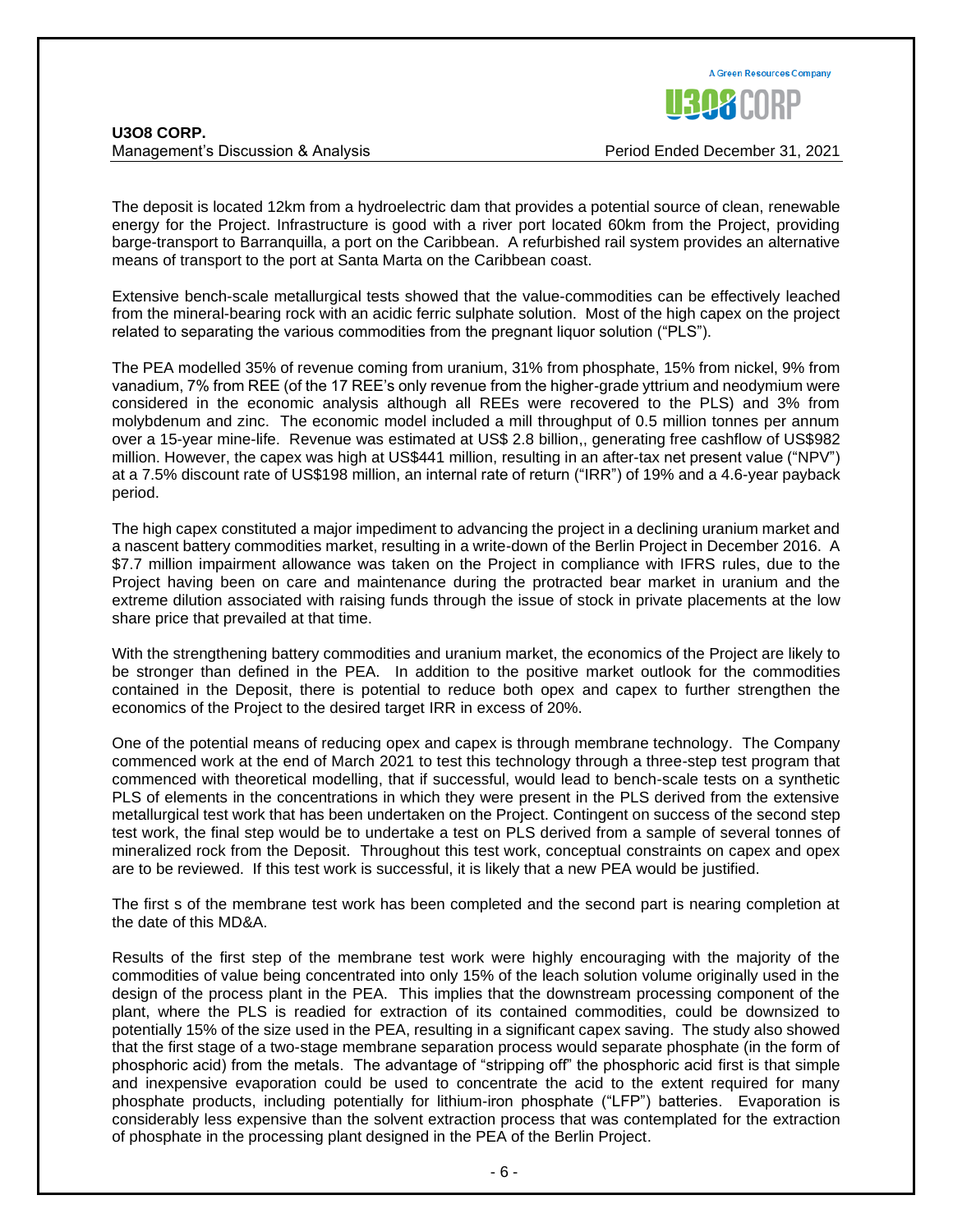

Management's Discussion & Analysis Period Ended December 31, 2021

The Company is currently having a national instrument 43-101 technical report written on the Project. This is a key step towards re-starting operations in Colombia and fulfils a requirement for a TSXV listing.

#### **Uranium Resource**<sup>3</sup>

The uranium resource that was estimated in compliance with NI 43-101 for the Berlin Project is shown in Table 1.

| <b>Deposit</b>        | <b>Mineral</b><br><b>Resource</b> | Tonnes<br>(million) | Grade<br>$U_3O_8$ | $U_3O_8$ lbs<br>(million) |
|-----------------------|-----------------------------------|---------------------|-------------------|---------------------------|
| <b>Berlin Project</b> | Indicated                         | 0.6                 | 0.11%             | 1.5                       |
| (Colombia)            | Inferred                          | 8.1                 | 0.11%             | 19.9                      |

*Table 1. U3O8 Corp. uranium resource summary.*

### **Battery Commodity Resources**

The Company's Berlin Deposit contains a basket of battery commodities including vanadium, nickel and phosphate (Table 2).

- Nickel that is a critical component of two types of lithium-ion batteries, lithium-nickel-manganesecobalt ("NMC") and lithium-nickel-cobalt-aluminium oxide ("NCA") batteries; and
- Phosphate is a key component of LFP batteries that are being widely adopted as the battery of choice for a growing list of vehicle manufacturers such as BYD, Tesla, Ford, VW and Huyundai.
- Vanadium is the key component of vanadium redox flow batteries ("VRFB") that are particularly suited for industrial scale use.

| <b>Deposit</b>                      |                              | <b>Vanadium</b><br><b>Mineral</b><br>Tonnes |                                         | <b>Nickel</b> |                          | <b>Phosphate</b>                       |                                         |         |
|-------------------------------------|------------------------------|---------------------------------------------|-----------------------------------------|---------------|--------------------------|----------------------------------------|-----------------------------------------|---------|
|                                     | (million)<br><b>Resource</b> | Grade<br>V <sub>2</sub> O <sub>5</sub>      | V <sub>2</sub> O <sub>5</sub><br>(MIbs) | Grade         | <b>Million</b><br>pounds | Grade<br>P <sub>2</sub> O <sub>5</sub> | P <sub>2</sub> O <sub>5</sub><br>tonnes |         |
| <b>Berlin Project</b><br>(Colombia) | Indicated                    | 0.6                                         | 0.4%                                    | 6.0           | 0.2%                     | 3.1                                    | 8.4%                                    | 50,000  |
|                                     | Inferred                     | 8.1                                         | $0.5\%$                                 | 91.0          | 0.2%                     | 42.1                                   | 9.4%                                    | 800,000 |

#### *Table 2. U3O8 Corp. battery commodity resource summary.*

### **Trends**

### **Economic Viability of U3O8 Corp.'s Deposits**

The Company's financial success depends largely on the extent to which it can demonstrate the economic viability of its Berlin Deposit. The positive PEA on Berlin demonstrates the potential viability of the Deposit as a battery-commodity and uranium producer.

A note of caution is that the PEA is based on Inferred and Indicated resources in which the continuity of mineralization between relatively widely spaced trenches and bore holes is assumed. Inferred and Indicated resources would be converted to Measured resources based on closer-spaced trenching and drilling that gives a higher level of confidence on the continuity of mineralization between drill holes or trenches. Pre-feasibility studies are required to be based on Measured and Indicated resources, and only that portion of a resource that can be economically extracted can be classified as a mineral reserve. Hence, the PEA represents the first step in defining the economic characteristics of the deposits. While the PEA

<sup>3</sup> *Berlin Project – see March 2, 2012: "Berlin Project, Colombia – National Instrument NI 43-101 Report".*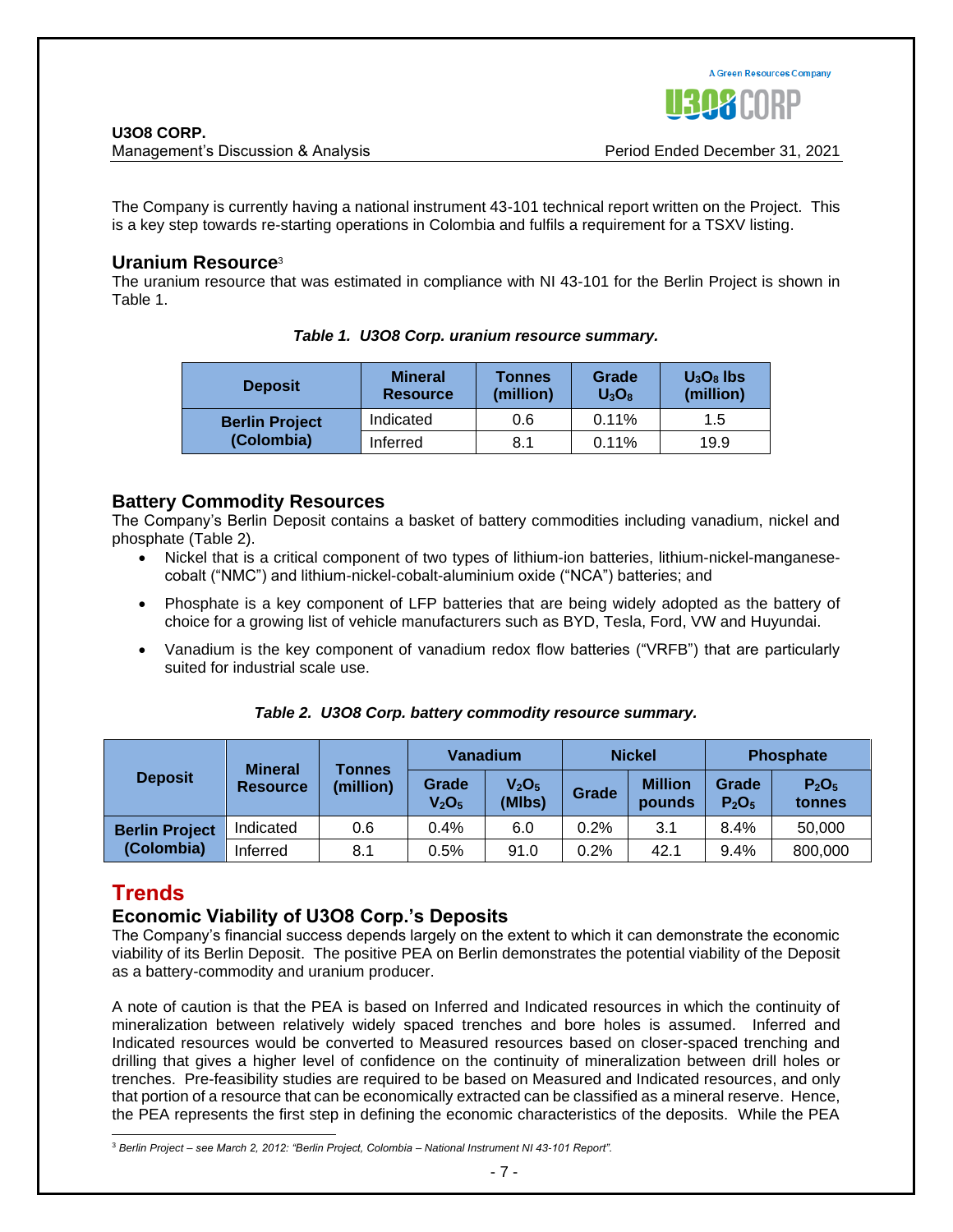has estimated favourable economics and demonstrated that the Deposit is economically viable, these financial estimates require confirmation in pre-feasibility and subsequent feasibility studies as the Projects is advanced in a logical, stepwise manner.

The Company, to date, has not produced any revenues. The sales value of any mineralization discovered by U3O8 Corp. is, to some extent, dependent upon factors beyond the Company's control, such as the market value of the commodities.

#### **Uranium**

#### **Market Outlook**

Low uranium prices over the last five years led many producers to cut production and purchase uranium in the spot market to resell under higher contract prices, rather than deplete their reserves. Production cuts have reduced uranium supply by an estimated 77Mlbs since 2014. Producers buying to fulfill contracts, combined with purchases by funds that hold physical uranium, led to a sustained strengthening of the uranium price with the recent strong price performance being driven by sanctions imposed on Russia, which has a strong influence over much of the world's uranium production and enrichment facilities. The US Department of Energy reported that US utilities relied on Russia for 15% of their uranium and 22% of uranium enrichment between 2016 and 2020.

In February 2021, Cameco highlighted the "megatrend" of increasing electrification and commitment by companies and countries to net zero carbon emissions. "Non-traditional" nuclear, such as small modular reactors ("SMR"s) and new, advanced reactor designs, as well as nuclear's potential central role in the production of low-carbon heat for the production of hydrogen for hydrogen-powered vehicles, as well as in desalination of sea water, are likely to drive demand for uranium in the medium-term.

The uranium spot price reached a low of US\$18/lb in late 2016 and has since risen to approximately \$64/lb.

#### **Commitment to Carbon Neutrality**

Nuclear plays a crucial role in reaching carbon neutrality and it is difficult to see how nations can meet their commitment to net zero goals in the timeframes stated. The USA, Canada, UK, Japan, France and the European Union have all committed to carbon neutrality by 2050, while China has committed to achieve this milestone in 2060. Nuclear provides 52% of the US's clean energy. The Biden administration has identified the US's fleet of 92 nuclear reactors as being vital to achieving its goals of carbon neutrality.

#### **Physical Uranium Purchases by Entities that are not End-Users**

Cameco reported that it purchased 19Mlbs of uranium in 2019, approximately 22Mlbs in 2020 and 11Mlbs -13Mlbs on the spot market in 2021 to fulfill its higher-priced term contracts. Dennison Mines has purchased 2.5Mlbs, Uranium Energy Corp. has 4.1Mlbs and as of March, 2022, Yellowcake PLC reports that it holds 18.8Mlbs of physical uranium. The Sprott Physical Uranium Trust has increased its holdings to 54.9Mlbs of uranium. In October 2021. Kazatomprom announced that it will participate with other entities in forming a physical uranium fund, ANU Energy OEIC Limited, with US\$50 million, with the intention of raising an additional US\$500 million for physical uranium purchases.

#### **Large Reactors**

The World Nuclear Association reports that at March, 2022, there were 439 operable reactors world-wide with a further 56 under construction (Table 3). "Operable" reactors are those that are connected to the electricity grid. Recently, three reactors were permanently shut down in Germany and one in Russia. In 2020, 2,553TWh of electricity was generated from nuclear, a decline of 3.7% after six consecutive years of growth (Figure 1). Figures are not yet available for electricity production by nuclear in 2021.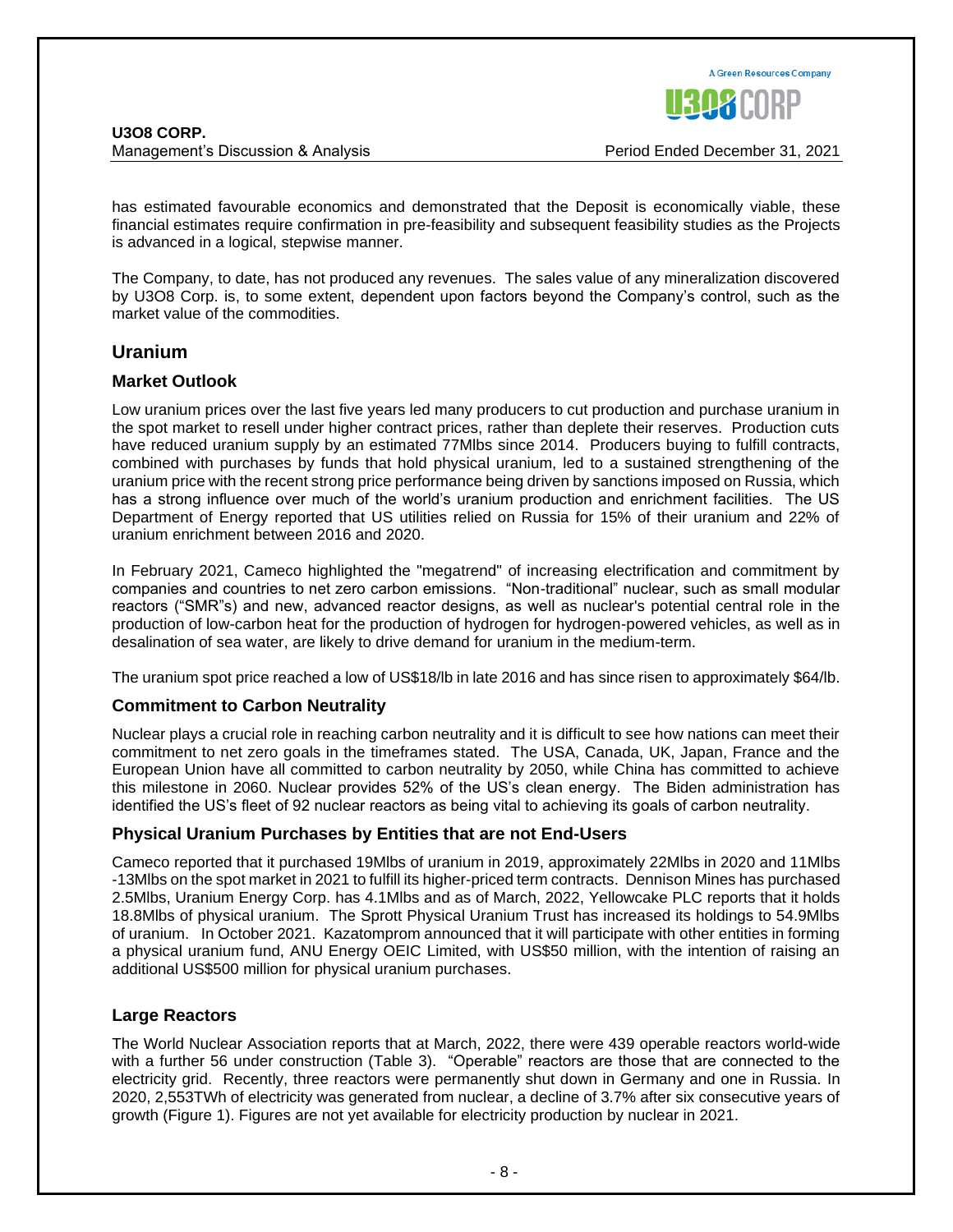#### **Period Operable Under Construction Total Operable & Under Construction March, 2022** 1 439 56 1 495

*Table 3. Summary of worldwide nuclear power plant statistics.*



#### **Figure 1. Worldwide electricity generation from nuclear in TWh (source: World Nuclear Association).**

#### **Small Modular Reactors**

Regulators are working closely with companies that are developing and testing SMR designs. SMRs are expected to have significantly lower up-front unit costs than large-scale nuclear generators because most SMRs can be built at a central facility in an assembly-line environment, before being shipped to site by rail or truck. The core of these reactors is typically the size of a 40-foot shipping container. SMRs have the potential to supply reliable, baseload, low-carbon electricity to remote sites without the added cost and environmental impact of regional high-tension transmission lines required to link the site to a regional electricity grid. A concept that is gaining momentum is to build SMRs at the current location of coal-fired power stations that already have the required infrastructure and grid-connection, allowing for a gradual change from fossil fuel-generated power to clean nuclear.

There are currently ten SMR designs are advancing through the final phases of permitting including: Nuscale, GE/Hitachi and Holtec in the USA, Rosatom's RITM-200 and BREST reactors, China's Tsinghiu University HTR-PM and ANNC ACP-100 reactors, UK's Rolls Royce UK-SMR, Canada's Terrestrial Energy and South Korea's Kaeri SMART reactor. These reactors are scheduled to be in commercial operation between 2026 and 2029.

In late July, 2020, the US Senate passed the Nuclear Energy Leadership Act that aims to re-establish waning US leadership in nuclear energy. SMR technology appears to be a primary beneficiary of this bill. NuScale, an Oregon-based company, obtained approval of its 60MWe SMR design from the US Nuclear Regulatory Commission in September, 2020. NuScale subsequently announced a 25% increase in power output to 77MWe from the unit that was originally designed for 60MWe output. The updated NuScale design can accommodate up to 12 SMRs clustered together for a total output of 924MWe. NuScale and Utah Associated Municipal Power Systems signed an agreement in January 2021 to deploy SMRs at the Idaho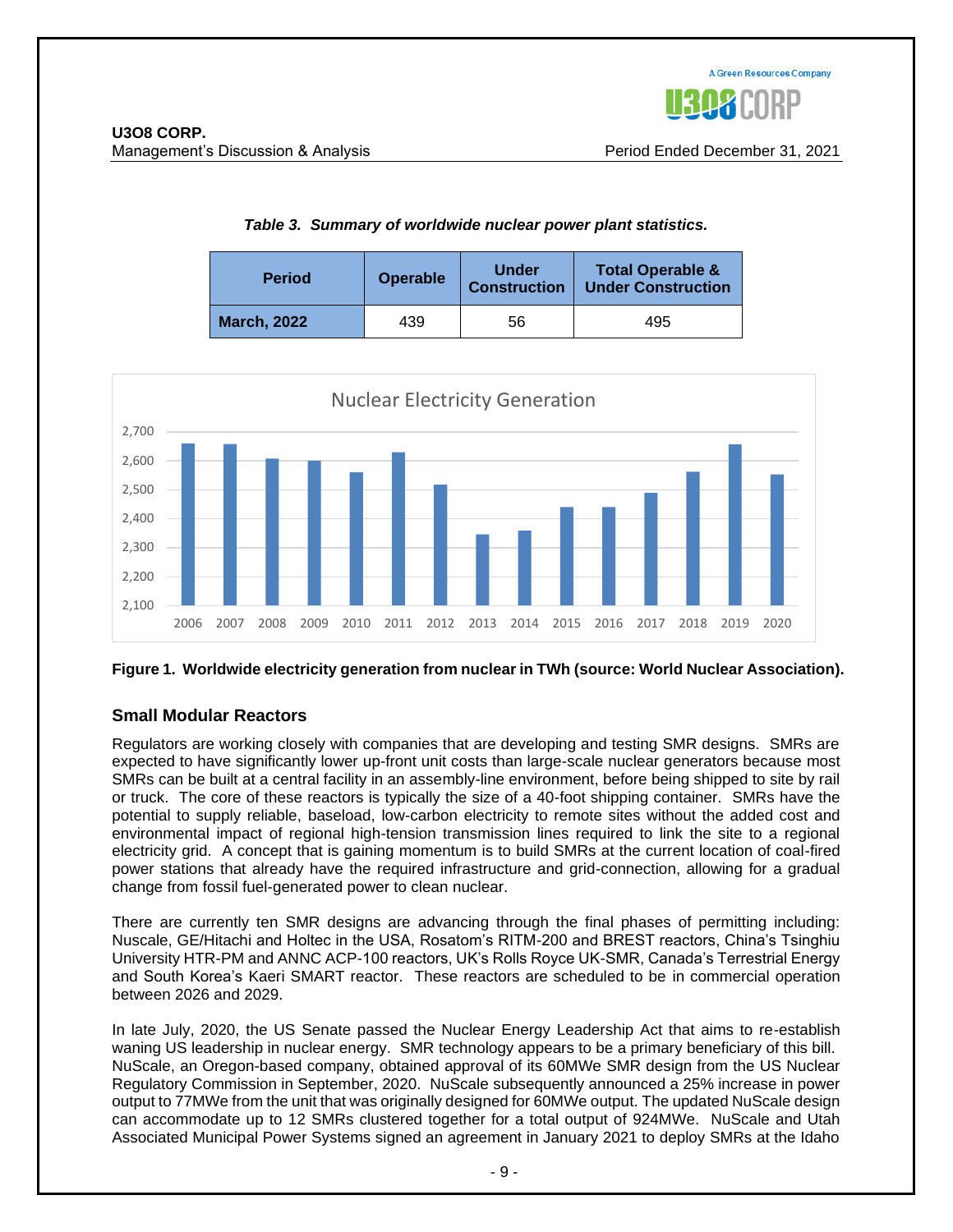National Laboratory that could lead to the first SMR orders in 2022 (12 power modules for a system that would generate 720MWe.

Russia recently commissioned the world's first ship-borne nuclear reactor, a 60MWe unit designed to provide electricity to remote coastal towns and for disaster relief. The ship-borne SMR was connected to the electricity grid in the remote Pevek region of eastern Russia's in December, 2019. Samsung and Danish ship builder, Seaborg, announced in April 2022, a partnership for the production of 200MW – 800MW reactors located on ships and barges.

There is potential for ship-mounted reactors to provide charging stations along electric shipping routes as electrification starts to extend to parts of the maritime fleet. In March 2019, China launched a tender process for the construction of twin 25MW SMRs to power a 30,000 tonne ship – a move that could mark the first step in a fundamental shift in the way cargo ships are powered.

In October 2021, the US Air Force confirmed that the Eielson air base in Alaska has been selected to host the Force's first microreactor that has a 5Mwe output. Eielson is currently powered by a coal-fired power station.

Ontario Power Generation is considering the deployment of one of three SMR designs at its Carlington nuclear reactor site.

#### **Use of Small Modular Reactors in Mining Operations**

In September 2021, a pair of ship-borne SMR's were ordered for the development of the Baimskaya coppergold deposit in eastern Russia. Each ship will produce 200MWe at a cost of approximately US\$0.083 per kWh.

In October 2021, it was announced that another RITM-200 SMR will be used to power a new mine at Kyuchus in the Russian Arctic. The mine plan calls for 35MWeand the regional government has agreed to take approximately 50Mwe from the plant. The permit for construction of the SMR is expected in 2024.

#### **Battery Commodities**

Energy storage for variable output renewables and electric vehicles is drawing attention to the commodities required for batteries as many countries strive to reduce their carbon footprint. Bloomberg has recently highlighted the importance of other battery commodities apart from those that have been in the limelight for the last couple of years, namely lithium and cobalt (Fig. 2). Demand for nickel and phosphorous is predicted to increase significantly as a result of battery demand.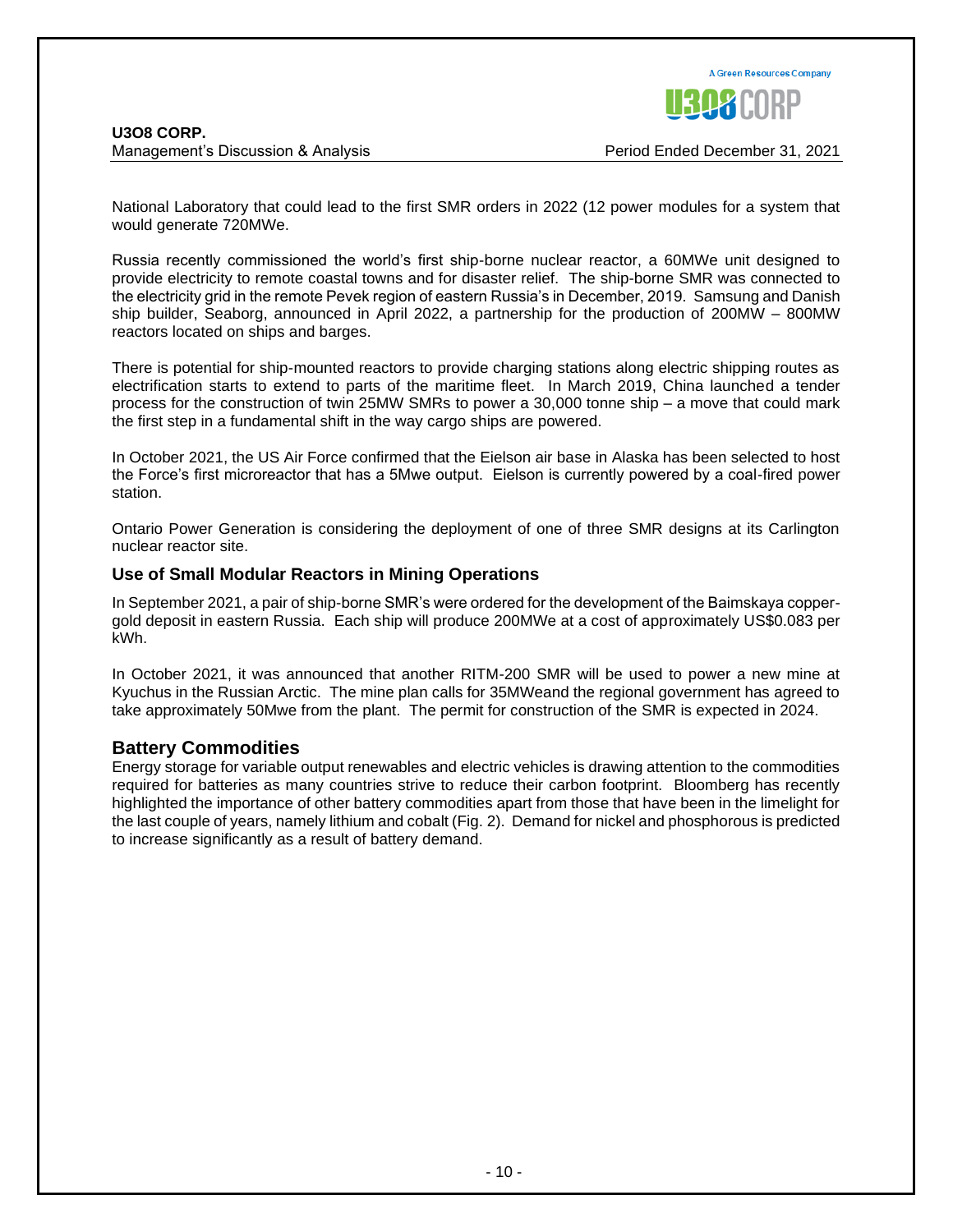

Management's Discussion & Analysis Period Ended December 31, 2021



#### **Figure 2. Estimated increase in demand for the principal commodities used in battery manufacture (source: Bloomberg).**

#### **Vanadium**

The Company's Berlin Deposit contain vanadium. Currently, over 90% of the world's vanadium demand is from the steel alloy industry since adding just two pounds of vanadium to a tonne of steel doubles the strength of the steel. China now requires higher building construction standards to mitigate structural damage caused by earthquakes and vanadium steel is now required for rebar.

Demand is rising in the energy storage industry with the battery sector's consumption is estimated to be growing at 6%-8% CGAR. Vanadium demand for batteries is principally from VRFBs, but also from certain types of lithium-ion batteries such as the lithium-ion vanadium phosphate ("LVP") type. Some estimates are that global demand for VRBs will reach US\$4 billion by 2028 [\(https://www.labnews.co.uk/article/2030898/go-with-the-flow-transition-to-vanadium-batteries-is](https://www.labnews.co.uk/article/2030898/go-with-the-flow-transition-to-vanadium-batteries-is-gathering-pace)[gathering-pace\)](https://www.labnews.co.uk/article/2030898/go-with-the-flow-transition-to-vanadium-batteries-is-gathering-pace). VRFBs are large-scale batteries whose niche is electricity grid support where excess power can be stored during low demand periods and released back into the grid on demand. These typically transport-container sized units do not lose charge capacity significantly over time, as most lithium-ion batteries do, and are guaranteed for typically 20-25 years, after which the vanadium electrolyte can simply be pumped into a new battery and reused.

Several very large VRFB batteries are presently under construction; the largest being a 200MW / 800MWh battery system in Dalian in China, to store and regulate power delivery from wind turbines. These figures mean that the battery is designed to generate a maximum of 200MW for 4 hours or 100MW for 8 hours [\(https://www.en-former.com/en/china-builds-the-worlds-largest-lithium-free-battery\)](https://www.en-former.com/en/china-builds-the-worlds-largest-lithium-free-battery). This battery has the capacity, therefore, to power approximately 100,000 typical US homes for 8 hours. The footprint of VRBs is approximately 50MW per hectare, so the 200MW system at Dalian covers approximately 4 hectares.

Other very large batteries being built in China include an integrated 100MW solar system linked to a 100MW/500MWh VRFB in an integrated power station in Xiangyang city in central China. Another large 100MW/400MWh VRFB system is being built in Yancheng in Jiangsu province in eastern China [\(https://www.argusmedia.com/en/news/2196733-vrfb-applications-to-boost-chinas-v-demand-correction\)](https://www.argusmedia.com/en/news/2196733-vrfb-applications-to-boost-chinas-v-demand-correction).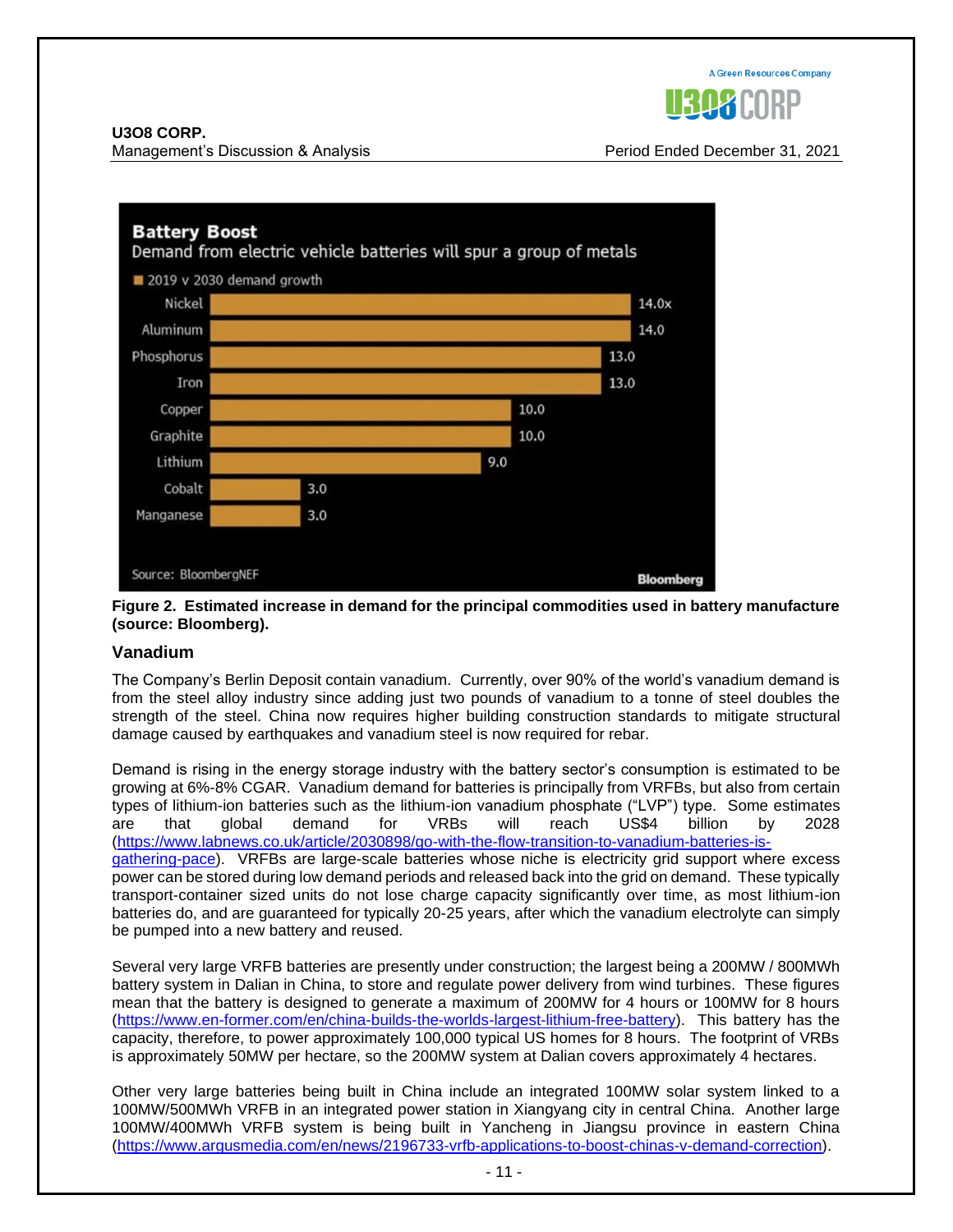

#### Management's Discussion & Analysis Period Ended December 31, 2021

Vanadium prices bottomed in early 2016, from which there was a dramatic increase to \$28/lb in November 2018, a peak from which it has settled to the current price of about \$11.70/lb.

#### **Nickel**

Nickel is a component of many lithium-ion batteries (Figure 3), including NMC used in electric vehicles produced by Nissan, GM and BMW. The current nickel price is approximately US\$14.90/lb.



### Metal content by battery chemistry

**Figure 3. Illustration of commodity content of various lithium-ion batteries.**

#### **Phosphate**

Phosphoric acid is gaining due recognition as a battery commodity as LFP lithium-ion batteries are recognized as safe and relatively cheap batteries. These batteries initially had relatively low energy densities, resulting in larger battery packs that were initially more suited to larger vehicles such as buses, a market targeted by BYD, China's large e-vehicle and battery manufacturer. Energy density has been improving rapidly, with new versions of the LFP attaining energy densities of 210 watt-hours per kilogram ("Wh/kg"), with projections of even higher energy densities of 260Wh/kg being reached in 2022 [\(https://insideevs.com/news/481770/guoxuan-210-whkg-lfp-battery-cells/\)](https://insideevs.com/news/481770/guoxuan-210-whkg-lfp-battery-cells/). In addition to the LFP reaching similar energy densities to nickel- and cobalt-based lithium-ion batteries, they are also thermally far more stable, with the risk of fires from the LFPs being minimal in comparison to other types of lithium-ion batteries [\(https://www.powertechsystems.eu/home/tech-corner/safety-of-lithium-ion-batteries/\)](https://www.powertechsystems.eu/home/tech-corner/safety-of-lithium-ion-batteries/). VW has taken a 26% equity stake in the company that has attained this 210Wh/kg energy density, and Tesa is using LFPs in its Model 3 worldwide and in all cars manufactured in China. In late October, 2021, Tesla announced that it is switching to the LFP battery for all standard-range Model Y's from the NCA lithium-ion battery. BYD has been using LFP batteries for years [\(https://www.argusmedia.com/en/news/2108271-chinas-byd](https://www.argusmedia.com/en/news/2108271-chinas-byd-tesla-release-evs-using-lfp-batteries)[tesla-release-evs-using-lfp-batteries\)](https://www.argusmedia.com/en/news/2108271-chinas-byd-tesla-release-evs-using-lfp-batteries). LFPs are now being used by VW and Ford as well [\(https://www.environmentalleader.com/2021/08/ford-vw-tesla-lean-in-to-lfp-battery-technology-for-evs/\)](https://www.environmentalleader.com/2021/08/ford-vw-tesla-lean-in-to-lfp-battery-technology-for-evs/).

In terms of cost, LFPs are the first lithium-ion batteries to be priced below US\$100/kWh, the price at which e-vehicles are projected to be price-competitive with combustion engine vehicles. LFPs are being produced at a price of approximately US\$80/kWh and the price expected to decrease further in 2022 [\(https://www.environmentalleader.com/2021/08/ford-vw-tesla-lean-in-to-lfp-battery-technology-for-evs/\)](https://www.environmentalleader.com/2021/08/ford-vw-tesla-lean-in-to-lfp-battery-technology-for-evs/).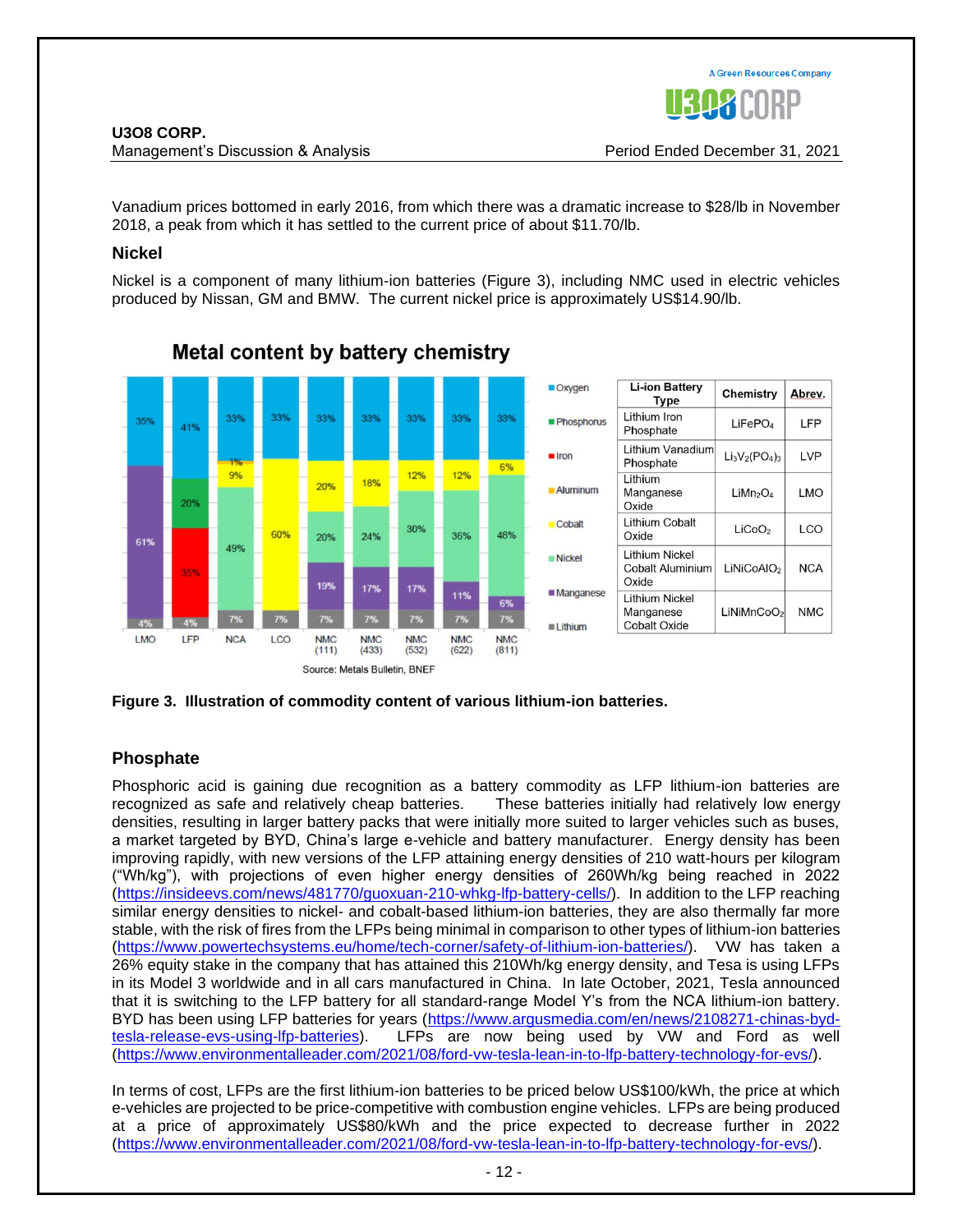

Management's Discussion & Analysis Period Ended December 31, 2021

Lithium-ion battery demand is expected to surpass 2 tetrawatt-hours ("TWh") by 2030, resulting in a projected increase in demand, from 2021 levels, of 13 times for phosphorous for LFP batteries (Figure 2). The LFP share of lithium-ion batteries is also growing relative, especially, to NMC batteries (Figure 4, [\(https://www.canarymedia.com/articles/the-many-varieties-of-lithium-ion-batteries-battling-for-market](https://www.canarymedia.com/articles/the-many-varieties-of-lithium-ion-batteries-battling-for-market-share/)[share/\)](https://www.canarymedia.com/articles/the-many-varieties-of-lithium-ion-batteries-battling-for-market-share/).



**Figure 4. Projected market share of different types of lithium-ion battery (**[https://www.canarymedia.com/articles/the-many-varieties-of-lithium-ion-batteries-battling-for-market](https://www.canarymedia.com/articles/the-many-varieties-of-lithium-ion-batteries-battling-for-market-share/)[share/\)](https://www.canarymedia.com/articles/the-many-varieties-of-lithium-ion-batteries-battling-for-market-share/).

The current phosphoric acid price is approximately US\$1,400 per tonne.

### **Financial Risk**

Although U3O8 Corp. raised funds in 2018 to advance its projects at a slow pace, recent trends in the financial and commodity markets limited the Company's ability to develop and/or further explore its assets. Operations in 2020, 2019 and 2018 were financed via a loan from one of the Directors. This has ensured that the capital structure of the Company has remained tight. During the March 2021 quarter, a nonbrokered private placement was done to allow the Company to progress its Berlin Project in light of the strengthening uranium and battery commodities market. Management monitors economic conditions and estimates their impact on the Company's operations and incorporates these estimates in short-term operating and longer-term strategic decisions. See "Risk Factors" below.

### **Technical Disclosure**

Dr. Richard Spencer, President and CEO of the Company, is a "qualified person" as defined by NI 43- 101. Dr. Spencer has supervised the preparation of, and verified, all technical information contained in this MD&A related to the Company's projects in South America.

### **Selected Annual Financial Information**

Selected annual financial information for the Corporation is summarized in Table 4.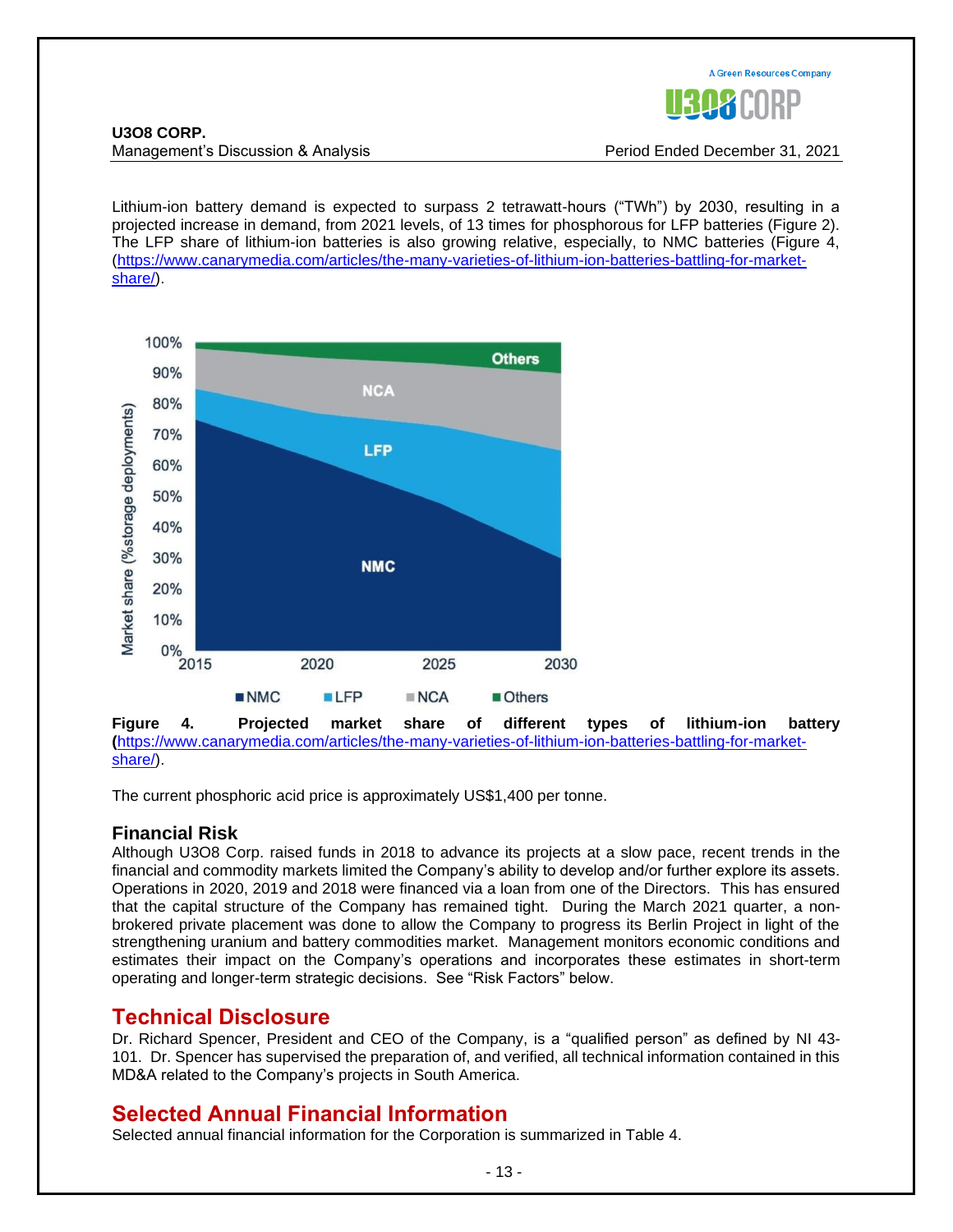| For Year Ended December 31,                             | 2021        | 2020     | 2019                            |
|---------------------------------------------------------|-------------|----------|---------------------------------|
| Net gain (loss)                                         | \$901,831   |          | $$(383,308) \quad $(3,581,365)$ |
| Net gain (loss) per share (basic and<br>fully diluted)* | \$0.03      | \$(0.02) | \$(0.16)                        |
| As at December 31,                                      | 2021        | 2020     | 2019                            |
| Total assets                                            | \$2,904,880 | \$7,649  | \$99,453                        |

#### *Table 4. Selected annual financial information for U3O8 Corp.*

*(\*) U3O8 Corp. did not have any loss before discontinued operations or extraordinary items for each period presented. Per share results restated to reflect the share consolidation which occurred in September 2017.*

### **Summary of Quarterly Results**

The results for the eight most recent quarters have been prepared in accordance with IFRS as listed in Table 5.

| Three Months Ended (*) | <b>Net Gain (Loss)</b><br>65 | <b>Basic and Diluted</b><br><b>Loss Per Share</b><br>S) |
|------------------------|------------------------------|---------------------------------------------------------|
| 2021 December 31       | \$ (385, 106)                | \$(0.01)                                                |
| 2021 September 30      | (200, 375)                   | (0.01)                                                  |
| 2021 June 30           | 1,724,610                    | 0.06                                                    |
| 2021 March 31          | (237, 298)                   | (0.01)                                                  |
| 2020 December 31       | 17,950                       | 0.00                                                    |
| 2020 September 30      | (128, 816)                   | (0.01)                                                  |
| 2020 June 30           | (117, 393)                   | (0.01)                                                  |
| 2020 March 31          | (155, 049)                   | (0.01                                                   |
| 2019 December 31       | (2,746,437)                  | (0.12)                                                  |

*Table 5. Summary of quarterly results, U3O8 Corp.*

(\*) U3O8 Corp. did not have any income (loss) before discontinued operations or extraordinary items for each period presented. U3O8 Corp. is an advanced exploration company focused on defining mineral resources, establishing the economic viability of these deposits, and advancing them towards production. At this time, commodity market fluctuations have no direct impact on the Company's results or operations but influence the exploration approach based on the Company's ability to raise capital to advance its projects. The Company's policy is to expense its exploration costs. Having completed a PEA that confirms the economic viability of the Berlin Deposit, further exploration has been minimized to conserve cash.

### **Results of Operations for the Three and Twelve Months ended December 31, 2021 and 2020**

In the three months ended December 31, 2021, U3O8 Corp.'s net loss was \$385,106 or \$0.01 per share (Q4 2020 – gain of \$17,950 or \$0.00 per share). Exploration costs in Colombia included land payments and costs to re-establish operations in-country. The Company recognized a mark-to market gain on its CUR shares in the December 2021 quarter. General and administrative expenses were similar in the threemonth periods, although lower in general in 2021, as spending was reduced to care and maintenance levels.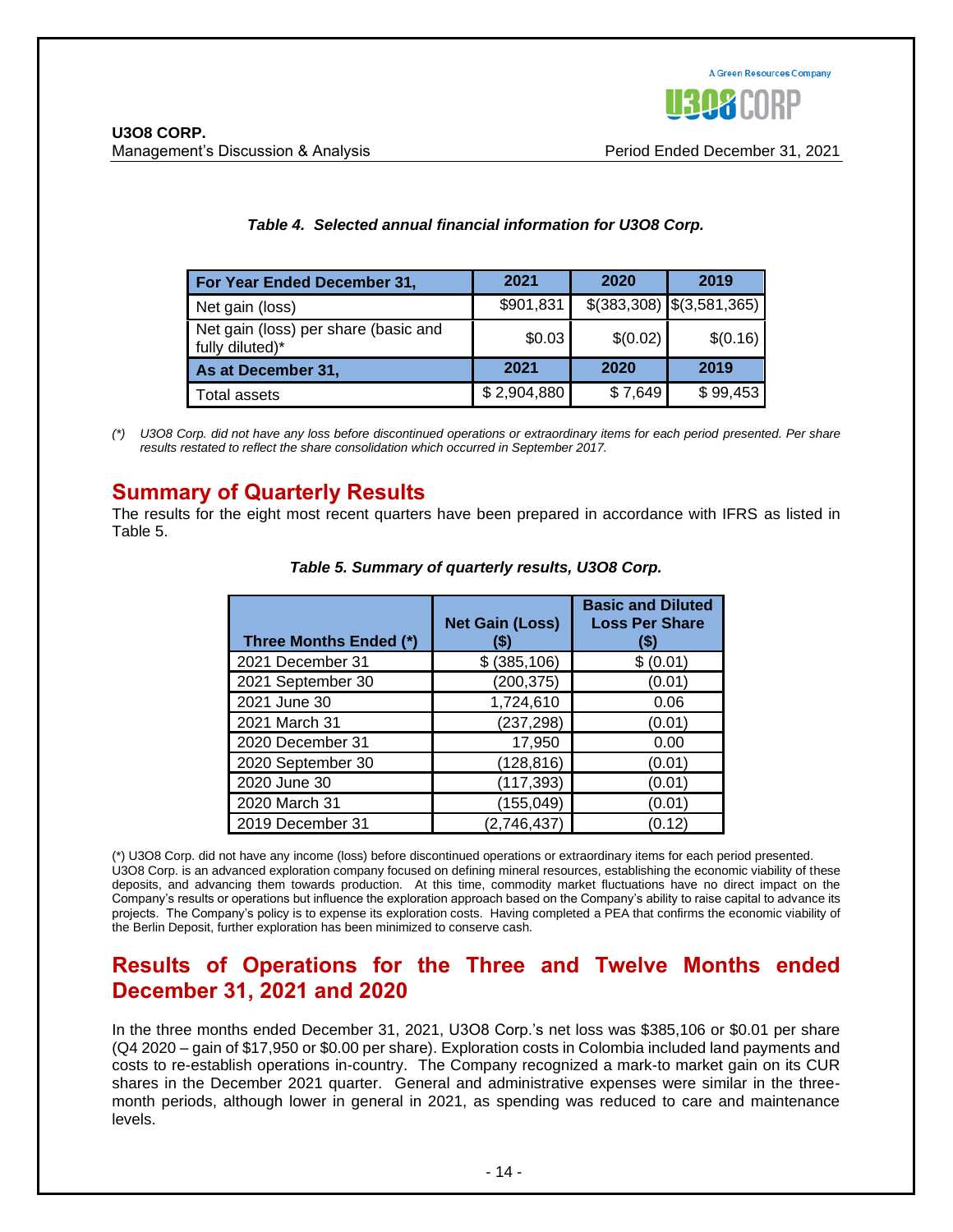

Exploration expense for the twelve-months ended December 31, 2021 increased as compared to those in the twelve-months ended December 31, 2020, mostly due to increased activity in Colombia.

A tax provision related to an exploration property in Argentina was reversed, creating a \$176,000 gain in the Q4 2020 quarter.

General and administrative expenses were lower in the 2021 three-month period, with most expense categories reporting lower spending. Exploration expenses increased in the 2021 quarter as the Company continued to advance the Berlin Project toward renewed exploration spending. All exploration projects were on a care and maintenance budget throughout 2020.

In the year ended December 31, 2021, U3O8 Corp. reported a gain of \$901,831, or \$0.03 per share as compared to a loss of \$383,308 or \$0.02 per share in the year ended December 31, 2020.

In December 2020, the Company entered into an option agreement (Agreement) to sell its interest in the Argentina Property. Under the terms of the Agreement the Company received an immediate \$50,000 cash payment, received in the March 2021 quarter. Within six months of the Agreement, and with regulatory approvals received, the Company received \$125,000 in share capital of the purchasing company, and a cash payment of \$175,000.

In June 2021, CUR exercised its purchase option. The Company received \$225,000 of cash and 56,306 shares of CUR. The purchase was completed on transfer of the underlying Laguna Salada properties to CUR, on December 22, 2021. A further 675,675 shares of CUR were placed in escrow for a period of four months and one day..

Additional payments could result if spot uranium prices exceed US\$50 per pound or above as listed in Table 6.

| Table 6. Additional payments to be received by U3O8 Corp. on the uranium spot price reaching |
|----------------------------------------------------------------------------------------------|
| defined threshold prices.                                                                    |

| <b>Uranium Spot Price (USD)</b> | <b>Vendor Payment (Cash or Shares)</b> |
|---------------------------------|----------------------------------------|
| \$50                            | C\$505,000                             |
| \$75                            | C\$758,000                             |
| \$100                           | C\$1,010,000                           |

Within five business days of the spot price of uranium reaching USD\$50/lb U3O8 Corp. will have the option to receive \$250,000, in cash or shares at CURs election, in lieu of each of the USD\$75/lb and USD\$100/lb spot price contingent payments. The spot price contingent payments will expire 10 years following the date the option is exercised.

In March 2022 the uranium price exceeded US\$50 per pound. The Company elected to exercise its payment option and received a further \$250,000 for the contingent payment related to the each of the remaining US\$75 per pound and US\$100 per pound thresholds. The Company received 374,441 CUR shares in payment of the \$1,005,000 payments on April 14, 2022.

General and administrative expenses in the 2021 year of \$257,792 were lower, than the \$353,717 reported in the 2020. All cost areas were reduced or close to the 2020 expense in 2021, creating the decrease. The Company did not renew its OTC listing in 2021.

Exploration expense for the 2021 year were higher than those in the 2020 year (Table 7). Argentine exploration expenses in 2021 were \$198,532, (December 31, 2020 - \$81,675). The 2021 spending was financed from 2020 option payment funds provided by CUR and focused on maintaining the Laguna Salada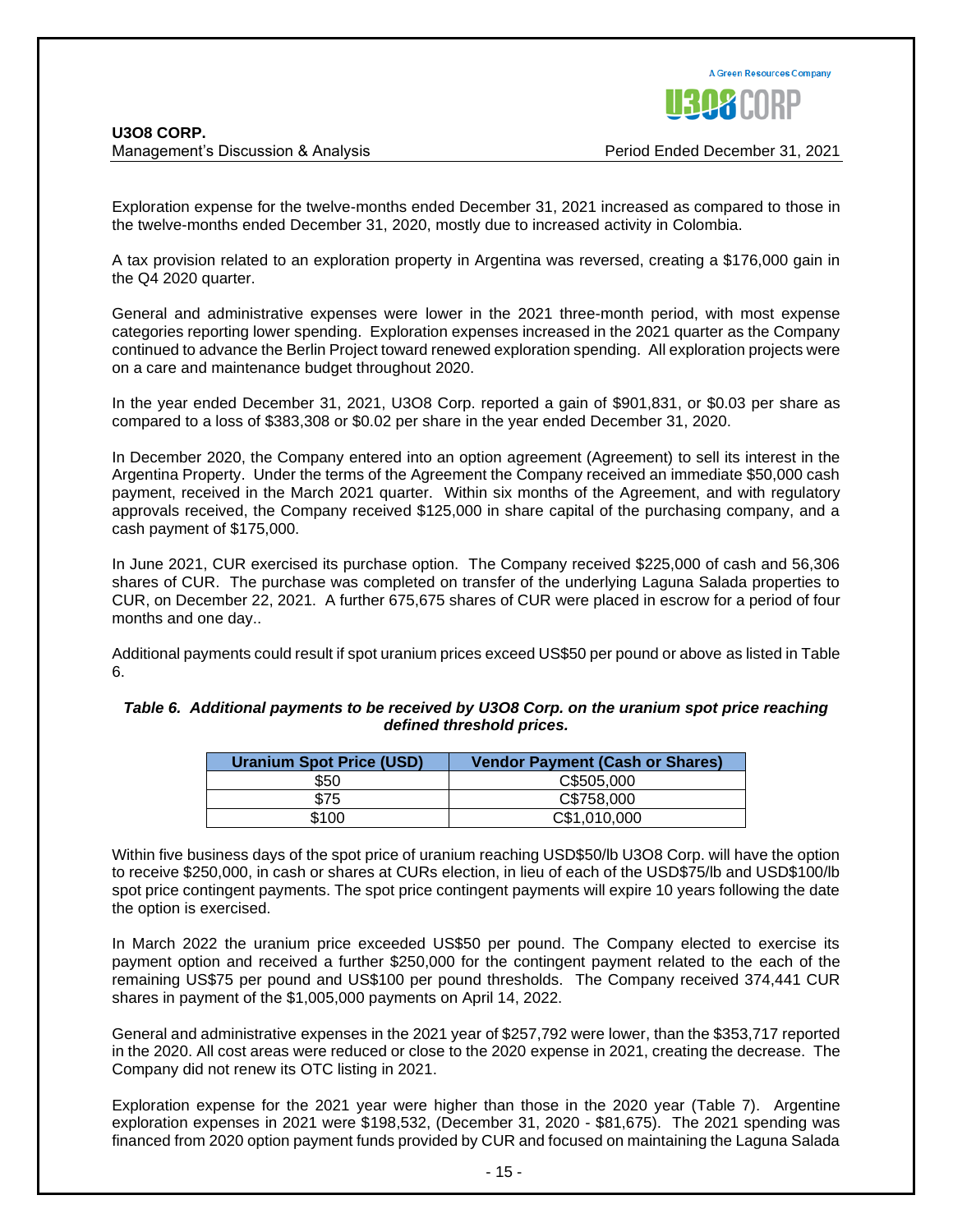

| <b>U308 CORP.</b>             |  |
|-------------------------------|--|
| Management's Discussion & Ana |  |

property in good standing. Colombia exploration expenses in 2021 were \$1,129,618, (December 31, 2020 - \$5,348). Work in Colombia in 2021 was focussed on re-establishing administrative services in the country, in advance of field work, while the property continued on care and maintenance. The Company accrued \$1.0M of expected expenses related to bringing the properties into good standing. This amount is currently being negotiated with the Colombian government and is subject to change. In Q1 2021, the Company commenced a study to determine the potential effects of using membrane technology at the Berlin Project. Membranes could reduce both capex and opex at the Project, as compared with the results reported in the PEA. In theory, properly sized screens would segregate the metals into streams which could reduce recovery costs. Other exploration costs in Colombia and Argentina were low in both periods as a result of continued curtailment of expenditures. In 2020, COVID-19 related country-wide shutdowns in Argentina and Colombia curtailed potential for significant fieldwork.

| <b>Twelve Months Ended</b><br><b>December 31, 2021</b> | Laguna<br><b>Salada</b><br><b>Project</b><br><b>Argentina</b> | <b>Berlin</b><br><b>Project</b><br><b>Colombia</b> | <b>Total</b> |
|--------------------------------------------------------|---------------------------------------------------------------|----------------------------------------------------|--------------|
|                                                        |                                                               |                                                    |              |
| Administrative expense                                 | \$<br>23,387                                                  | 67,794<br>\$                                       | 91,181<br>\$ |
| Salaries and benefits                                  | 14,863                                                        | -                                                  | 14,863       |
| <b>Total location costs</b>                            | 38,250                                                        | 67,794                                             | 106,044      |
| <b>Total field costs</b>                               | 160,282                                                       | 1,060,824                                          | 1,221,106    |
| Stock-based compensation                               |                                                               | -                                                  |              |
| Amortization                                           | ٠                                                             | -                                                  |              |
| <b>Total</b>                                           | 198,532                                                       | \$1,129,618                                        | \$1,328,150  |

#### *Table 7. Exploration spending for the twelve months ending December 31, 2021 and 2020.*

| <b>Twelve Months Ended</b><br><b>December 31, 2020</b> | Laguna<br><b>Salada</b><br><b>Project</b><br><b>Argentina</b> | <b>Berlin Project</b><br><b>Colombia</b> | <b>Total</b> |
|--------------------------------------------------------|---------------------------------------------------------------|------------------------------------------|--------------|
|                                                        |                                                               |                                          |              |
| Administrative expense                                 | 7,188                                                         | \$5,348                                  | \$12,536     |
| Salaries and benefits                                  | 74,487                                                        |                                          | 74,487       |
| <b>Total location costs</b>                            | 81,675                                                        | 5,348                                    | 87,023       |
| <b>Total field costs</b>                               | -                                                             | -                                        |              |
| Stock-based compensation                               | ٠                                                             | ۰                                        |              |
| Amortization                                           | ٠                                                             | ۰                                        |              |
| <b>Total</b>                                           | \$81,675                                                      | \$5,348                                  | \$87,023     |

Interest expense related to the loan and increased from 2020 as the loan balance increased throughout 2020 and 2021.

The Company recognized a gain on sale of \$1,886,737 on the Laguna Salada property in Argentina in 2021. Further, appreciation of the shares received on the sale resulted in an unrealized holding gain of \$475,786 in 2021.

A foreign exchange loss of \$101,420 in 2021 (December 31, 2020 – loss of \$48,468) was due mostly to the weakness in the Canadian Dollar against the Colombian peso. The Company recognized a gain on the release of a prior accrual of \$162,944 in 2021 as the event was no longer deemed likely to occur.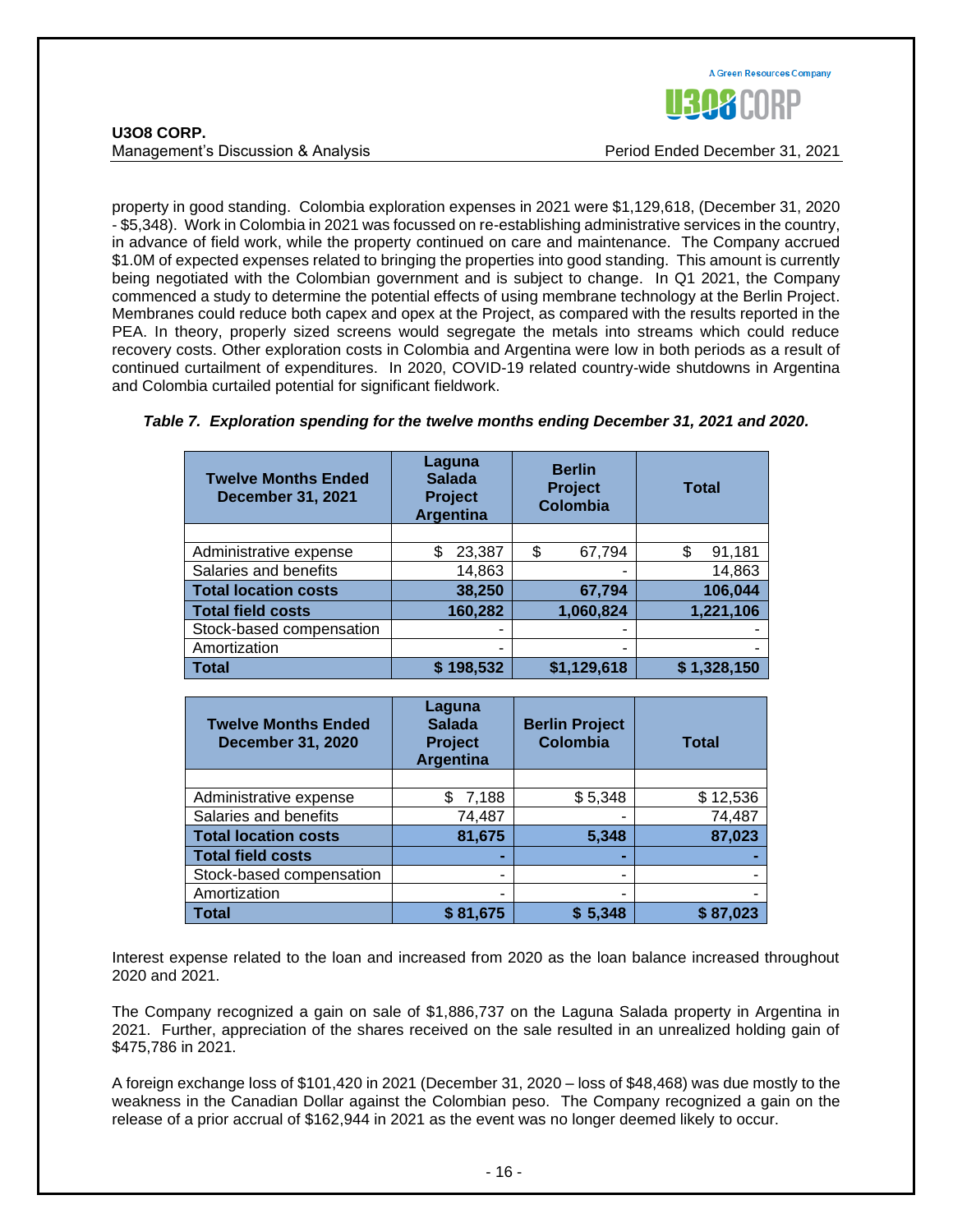

Management's Discussion & Analysis Period Ended December 31, 2021

### **Liquidity and Capital Resources**

U3O8 Corp. is an exploration company that does not have operating revenues and therefore it must utilize its current cash reserves, income from investments, funds obtained from the exercise of stock options and warrants and other financing transactions, to support planned exploration programs, to fund any further development activities and to meet ongoing obligations.

At December 31, 2021 total cash was \$796,710 (December 31, 2020 – \$6,487) and the working capital was \$97,190 (December 31, 2020 – \$2,718,322 working capital deficit). The December 31, 2021 working capital included accounts payable and accrued liabilities of \$1,610,012 (December 31, 2020 – \$1,607,205) and a loan with accrued interest payable of \$1,197,166 (December 31, 2020 – \$1,118,766). The principal current liabilities at December 31, 2021 included:

• Approximately \$730,000 for unpaid salaries to senior management.

The Company drew \$150,000 against the loan in the period ended March 31, 2020, a further \$50,000 in the period ended June 30, 2020, and a further \$90,000 in the period ended September 30, 2020, for a total principal of \$980,000. The loan bears interest at an 8% annual rate, payable in cash and/or shares at the lender's discretion. Interest expense of \$78,400 (December 31, 2020 - \$70,100) was accrued against the loan. The total loan balance owed includes \$980,000 of borrowed cash and \$217,166 of accrued interest.

The funds allowed the Company to fulfill key commitments on projects and to meet ongoing obligations in the normal course of business.

On March 22, 2021, the Company closed a \$1,000,000 private placement. The proceeds of the loan were intended to be spent as shown in Table 8.

#### *Table 8. Use of proceeds from the \$1,000,000 placement.*

|                             | <b>Plan</b>  | <b>Spent</b> |
|-----------------------------|--------------|--------------|
| <b>Placement costs</b>      | 100,000<br>S | \$53,830     |
| Critical payables           | 219,000      | 219,000      |
| Berlin Project (Colombia)   | 156,000      | 122,409      |
| Argentina critical payables | 25,000       | 25,000       |
| Operating expenses          |              | 281,409      |
| General working capital     | 500,000      |              |
| Cash remaining              |              | 298.352      |
|                             | \$1,000,000  | \$1,000,000  |

As of the date of this MD&A, U3O8 Corp. has issued and outstanding and fully diluted shares as indicated in Table 9. The full exercise of all options could raise approximately \$0.2 million.

#### *Table 9. Corporate equity structure.*

|                      | May 2, 2022 | Dec. 31, 2021 | Dec. 31, 2020 |
|----------------------|-------------|---------------|---------------|
| Common Shares        | 35,499,507  | 32,088,156    | 23,043,436    |
| Warrants             |             | 5,874,141     | 2,500,000     |
| <b>Stock Options</b> | 1,223,000   | 1,223,000     | 2,228,000     |
| Fully diluted        | 36,722,507  | 39,185,297    | 27,771,436    |

U3O8 Corp.'s credit and interest rate risk is limited to interest-bearing assets of cash deposits. Accounts payable and accrued liabilities are short-term and non-interest bearing. The Company's liquidity risk with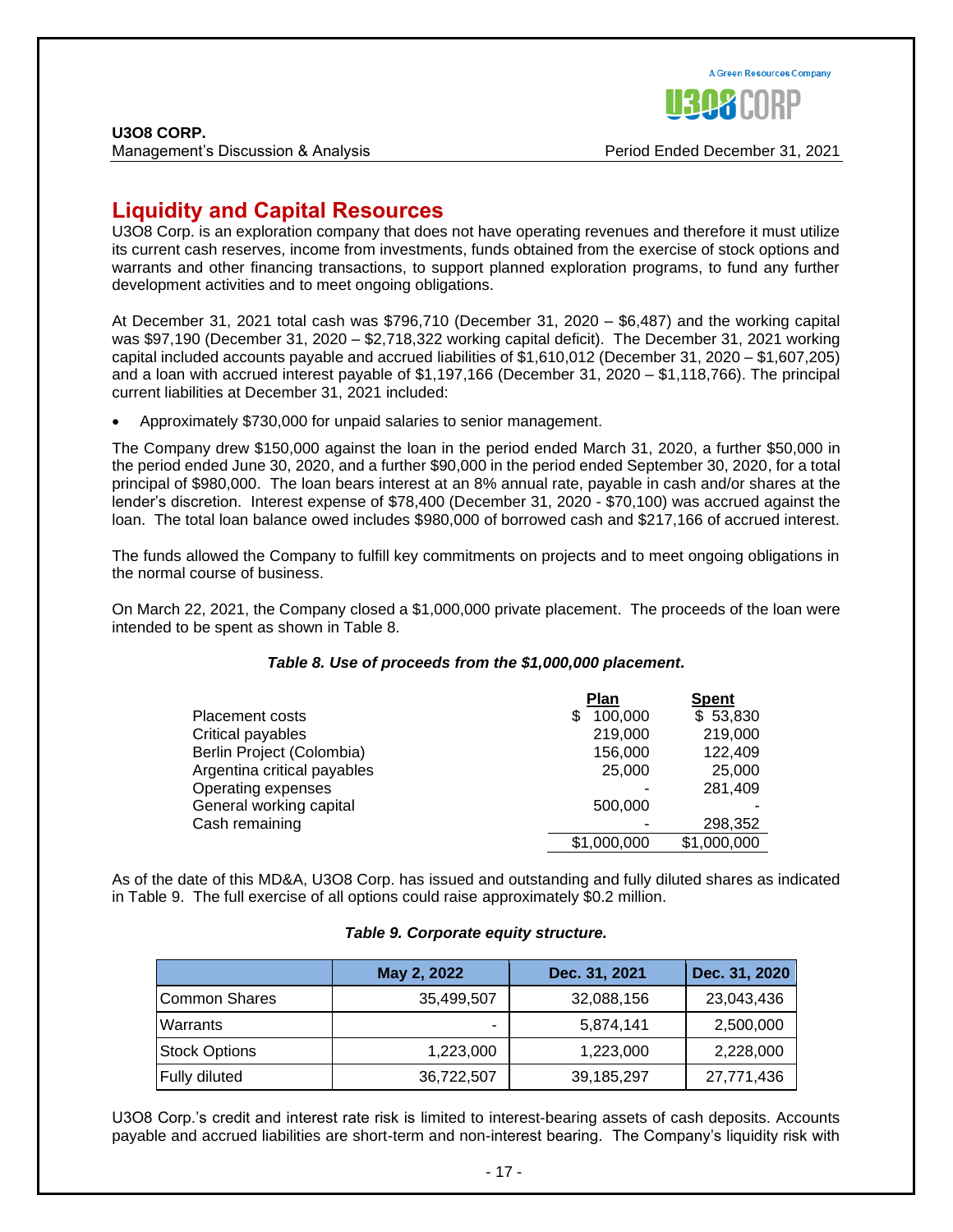**U3O8 CORP.** Management's Discussion & Analysis Period Ended December 31, 2021



financial instruments is minimal as excess cash is held in major Canadian chartered banks. In addition, amounts receivable are composed mainly of federal Harmonized Sales Tax (Canada) recoveries, deposits with service providers and balances owing from related parties.

While the Company has been able to raise funds as needed, further financings will be required in 2022 to develop the Company's property, to meet ongoing obligations and discharge its liabilities in the normal course of business. Long-term financial success requires that the Company develops operational cash flow, which is dependent upon economically recoverable reserves as well as funding to bring such reserves into production. Materially all the Company's exploration activities are discretionary. Therefore, there is considerable flexibility in terms of the pace and timing of exploration and how expenditures have been, or may be, adjusted, limited or deferred subject to current capital resources and potential to raise further funds. The Company will continue ongoing cost containment initiatives and manage its expenditures essential to the viability of its material Property. However, U3O8 Corp. will require additional funds from equity sources to meet current liabilities, maintain momentum and to complete the development of its Berlin Project, if warranted. The Company is currently pursuing multiple near-term and longer-term financing options including potential strategic investors, joint venture partnerships and merger opportunities. There is no assurance that funds can be raised upon terms acceptable to the Company, or at all. Accordingly, the Company's financial statements have been prepared on a going concern basis. Material adjustments could be required if the Company cannot obtain adequate financing. See "Risks Factors" below.

## **Related Party Transactions**

Transactions between the Company and its subsidiaries, which are related parties of the Company, have been eliminated on consolidation and are not disclosed in this note. Related parties include the Board of Directors, close family members and enterprises which are controlled by these individuals as well as certain persons performing similar functions.

The related party transactions into which U3O8 Corp. has entered are shown in Table 10.

#### *Table 10. Summary of U3O8 Corp.'s related parties.*

| Year ended December 31.     | 2021     | 2020     |
|-----------------------------|----------|----------|
| John C. Ross Consulting (i) | \$30,000 | \$30,000 |

(i) Chief Financial Officer ("CFO") fees expensed to a company controlled by the current CFO of the Company. At December 31, 2021, \$65,500 is included in amounts payable and other liabilities (December 31, 2020 - \$79,625).

The Company defines its key management personnel as its Board of Directors, Chief Executive Officer ("CEO"), and CFO. Remuneration of U3O8 Corp.'s Directors and key management personnel for the twelve-month period ended December 31, 2021 and 2020 is shown in Table 11.

#### *Table 11. Summary of remuneration of Directors and key management personnel of the Company.*

| Year ended December 31,   | 2021     | 2020     |
|---------------------------|----------|----------|
| Salaries and benefits (i) | -        | -        |
| Stock-based compensation  | 32.846   | 70.176   |
| Total                     | \$32,846 | \$70,176 |

The Board of Directors does not have employment or service contracts with the Company. No director fees were accrued or paid during the twelve-month periods ended December 31, 2021 or 2020. The CEO of the Company was owed \$400,584 at December 31, 2021 (December 31, 2020 - \$429,361). Salaries and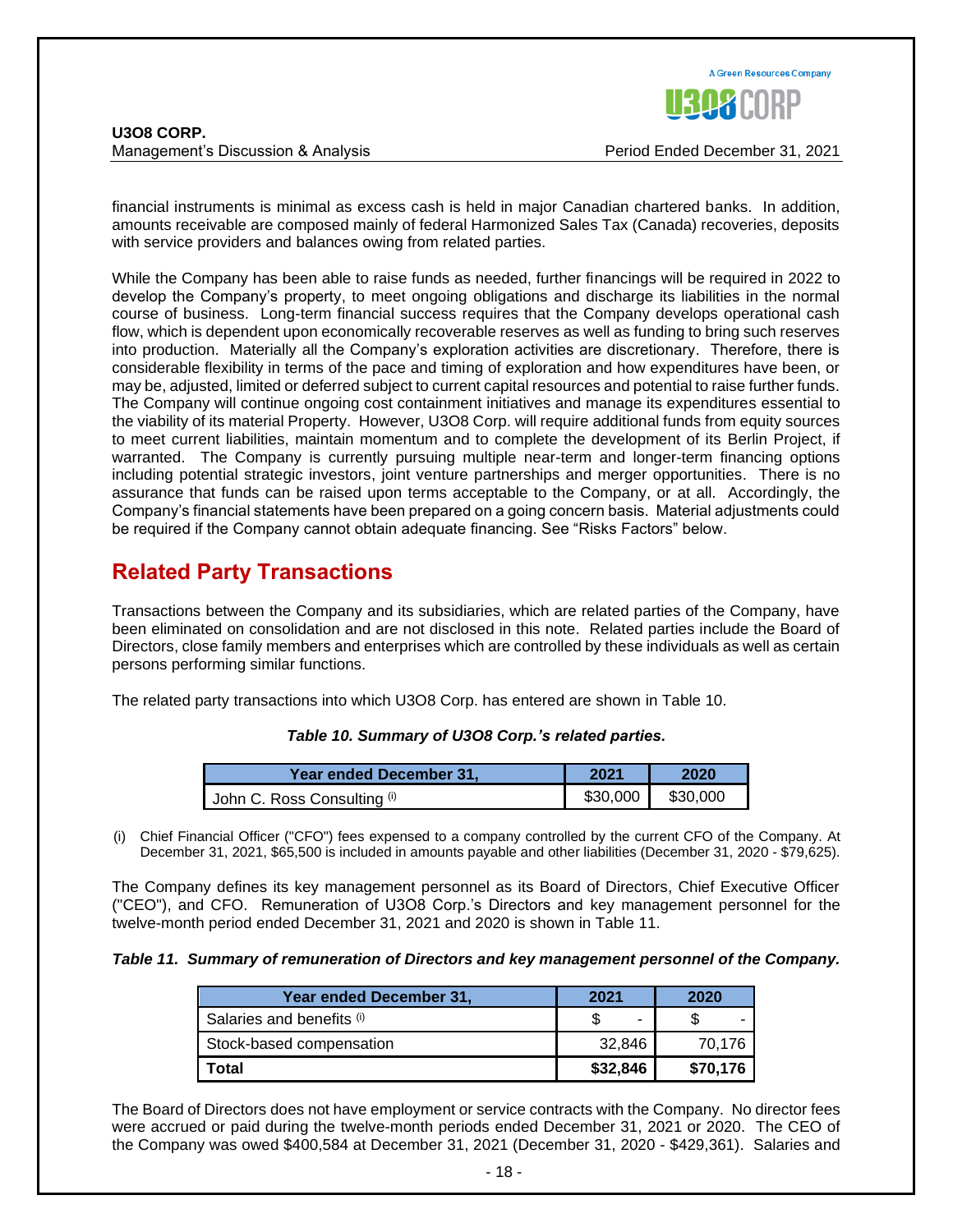

benefits of \$Nil in the twelve-month period ended December 31, 2021 (December 31, 2020 - \$Nil) excludes \$30,000 (2020 - \$30,000) expensed to the CFO. In addition, a Director of the Company was owed \$20,400 as at December 31, 2021 (December 31, 2020 - \$20,400).

During the period ended December 31, 2021, a company with a common director charged the Company \$Nil for general and administrative services (December 31, 2020 - \$Nil) at market rates. Previously, these general and administrative services were incurred in the normal course of business. At December 31, 2021, the Company owed \$41,000 to this company (December 31, 2020 - \$41,000).

The above noted transactions are in the normal course of business and are measured at the exchange amount as agreed to by the parties and approved by the Board of Directors in strict adherence to conflict of interest laws and regulations.

The above noted transactions are in the normal course of business and are measured at the exchange amount, as agreed to by the parties, and approved by the Board of Directors in strict adherence to conflict of interest laws and regulations.

During the year ended December 31, 2020, the Company drew down \$290,000 on a credit facility provided by Bambazonke Holdings Ltd. ("Bambazonke"), pursuant to which Bambazonke agreed to lend the Company cash to fund working capital. Amounts outstanding under the loan payable will incur interest at a rate of 8% per annum and the principal and interest payable thereon will be repaid on a best efforts basis. Bambazonke is a company owned by a Director of the Company. Aggregate advances at December 31, 2021 amounted to \$980,000 (December 31, 2020 - \$980,000). Cumulative interest expense of \$217,166 for all periods to December 31, 2021 was included on the loan payable.

### **Off-Balance Sheet Arrangements**

As of the date of this filing, the Company does not have any off-balance sheet arrangements that have, or are reasonably likely to have, a current or future effect on the results of operations or financial condition of the Company, including, and without limitation, such considerations as liquidity and capital resources.

### **Proposed Transactions**

Early-stage discussions are in progress on possible business relationships regarding the Berlin Project in Colombia. In addition, the Company continues to evaluate properties and corporate opportunities. In its exploration for uranium, battery commodities and frac sands, the Company's exploration staff has identified precious metal targets that the Company has staked at minimal expense, and the Company may spin these assets out into a private precious metal company.

### **Critical Accounting Estimates & Changes in Accounting Policies**

Significant assumptions about the future and other sources of estimation uncertainty that Management has made at the financial position reporting date, that could result in a material adjustment to the carrying amounts of assets and liabilities, relate to, but are not limited to, the following:

- The Company reviews its South American property interests for impairment based on results to date and when events and changes in circumstances indicate that the carrying value of the assets may not be recoverable. IFRS 6 - Exploration for and evaluation of mineral resources and IAS 36 – Impairment of assets requires the Company to make certain judgments in respect of such events and changes in circumstances, and in assessing their impact on the valuations of the affected assets;
- The estimated useful lives of equipment. Each significant component of an item of equipment is depreciated over its estimated useful life. Estimated useful lives are determined based on current facts and experience, and take into consideration the anticipated physical life of the asset, existing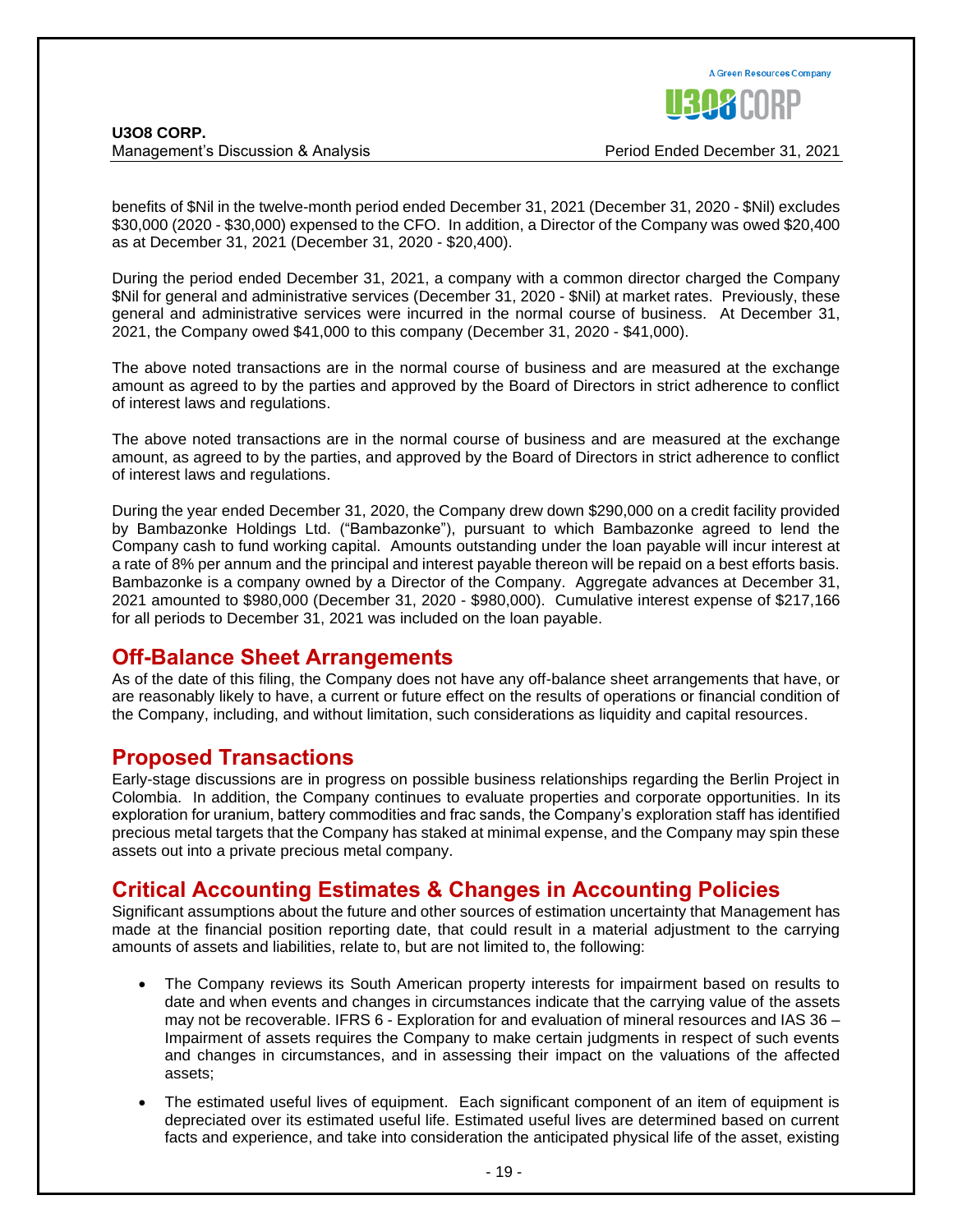Management's Discussion & Analysis Period Ended December 31, 2021

long-term sales agreements and contracts, current and forecasted demand, and the potential for technological obsolescence; and

• Share-based payments expense. The Company measures its share-based payments expense by reference to the fair value of the stock options at the date at which they are granted. Estimating fair value for granted stock options requires determining the most appropriate valuation model which is dependent on the terms and conditions of the grant. This estimate also requires determining the most appropriate inputs to the valuation model including the expected life of the option, volatility, dividend yield, and rate of forfeitures.

### **Critical Accounting Judgements**

- Management's assessment of going concern and uncertainties of the Company's ability to raise additional capital and/or obtain financing to advance the mineral properties;
- Management applied judgment in determining the functional currency of the Company as Canadian Dollars and the functional currency of its subsidiaries, based on the facts and circumstances that existed during the period;
- Management's determination of no material restoration, rehabilitation and environmental exposure, based on the facts and circumstances that existed during the period; and
- The measurement of income taxes payable and deferred income tax assets and liabilities requires Management to make judgments in the interpretation and application of the relevant tax laws. The actual amount of income taxes only become final upon filing and acceptance of the tax return by the relevant authorities, which occurs subsequent to the issuance of the consolidated financial statements.

### **Management of Capital**

U3O8 Corp. manages its capital to ensure that funds are available or are scheduled to be raised to provide adequate funds to carry out its defined exploration programs and to meet its ongoing administrative costs. However, the capital markets remain challenging for junior uranium exploration companies and there is no guarantee that funds can be raised on terms acceptable to the Company. The Company considers its capital to be equity, which comprises share capital, reserves and deficit, which at December 31, 2021, totalled \$(247,467) (December 31, 2020 – \$(2,718,322)).

This capital management is achieved by the Board of Directors' review and acceptance of exploration budgets that are achievable within existing resources and the timely matching and release of the next stage of expenditures with the resources made available from private placements or other means of raising funds.

The Company's capital management objectives, policies and processes have remained unchanged during the twelve-month period ended December 31, 2021 and the year ended December 31, 2020. The Company is not subject to any capital requirements imposed by a lending institution or regulatory body, other than Section 710 of the TSX Company Manual which requires adequate working capital or financial resources such that, in the opinion of TSX, the listed issuer will be able to continue as a going concern. TSX will consider, among other things, the listed issuer's ability to meet its obligations as they come due, as well as its working capital position, quick asset position, total assets, capitalization, cash flow and earnings as well as accountants' or auditors' disclosures in financial statements regarding the listed issuer's ability to continue as a going concern. As of December 31, 2021, and December 31, 2020, the Company was not compliant with these TSX requirements. The Company was delisted from the TSX on February 26, 2020 and was concurrently listed on the NEX platform of the TSX-V.

Management reviews its capital management approach on an ongoing basis and believes that this approach, given the Company's size, is appropriate.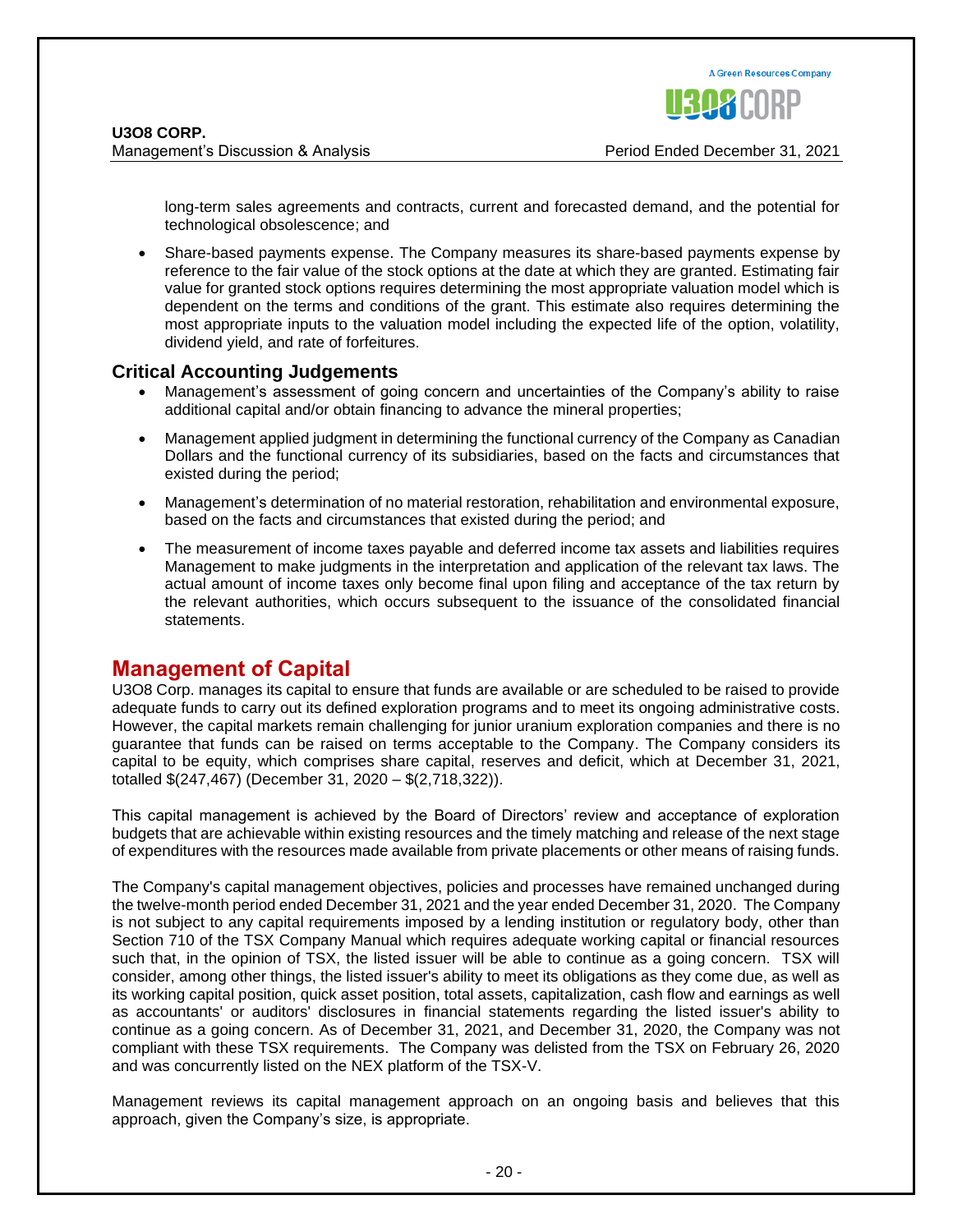### **Internal Controls Over Financial Reporting and Disclosure Controls and Procedures**

There were no significant changes in the Company's internal controls over financial reporting and disclosure controls and procedures subsequent to December 31, 2021, being the date the CEO and CFO evaluated such internal controls, nor were there any significant deficiencies in the Company's internal controls identified requiring corrective actions.

The Company's Management, with the participation of its CEO and CFO, has evaluated the effectiveness of the Company's internal controls over financial reporting and disclosure controls and procedures. Based on that evaluation, the Company's CEO and CFO have concluded that, as of the end of the period covered by this report, the Company's disclosure controls and procedures and internal controls over financial reporting were effective to provide reasonable assurance that the information required to be disclosed by the Company in reports that it files is recorded, processed, summarized and reported, within the appropriate time periods.

The Company's Management, including the CEO and the CFO, does not expect that its disclosure controls and internal controls over financial reporting will prevent or detect all errors and fraud. A cost-effective system of internal controls, no matter how well conceived or operated, can provide only reasonable, not absolute, assurance that the objectives of the internal controls over financial reporting are achieved.

### **Financial Instruments**

U3O8 Corp.'s activities expose it to a variety of financial risks including credit risk, liquidity risk and market risk (including interest rate, foreign exchange rate, and uranium and battery commodity price risk).

Risk management is carried out by Management with guidance from the Audit Committee under policies approved by the Board of Directors. The Board of Directors also provides regular guidance for overall risk management.

### **Credit Risk**

Credit risk is the risk of loss associated with a counterparty's inability to fulfill its payment obligations. U3O8 Corp.'s credit risk is primarily attributable to cash and amounts receivable. Most of the the Company's cash is held with major Canadian chartered banks and financial institutions in South America, from which Management believes the risk of loss to be minimal.

Financial instruments included in accounts receivable consist of sales tax receivable from government authorities in Canada Management believes that the credit risk with respect to financial instruments included in accounts receivable is minimal.

### **Liquidity Risk**

Liquidity risk is the risk that U3O8 Corp. will not have sufficient cash resources to meet its financial obligations as they come due. The Company's liquidity and operating results may be adversely affected if its access to the capital market is hindered, whether as a result of a downturn in stock market conditions generally or related to matters specific to the Company. Cash flow is primarily from the Company's financing activities.

As at December 31, 2021, U3O8 Corp. had total cash of \$796,710 (December 31, 2020 - \$6,487) to settle current liabilities of \$2,807,178 (December 31, 2020 - \$2,725,971). Current liabilities included approximately \$730,000 related to senior Management salaries. Its current financial liabilities have contractual maturities of less than 30 days and are subject to normal trade terms, except the loan payable. The Company regularly evaluates its cash position to ensure preservation and security of capital as well as maintenance of liquidity. The Company will need to secure additional financing to meet its ongoing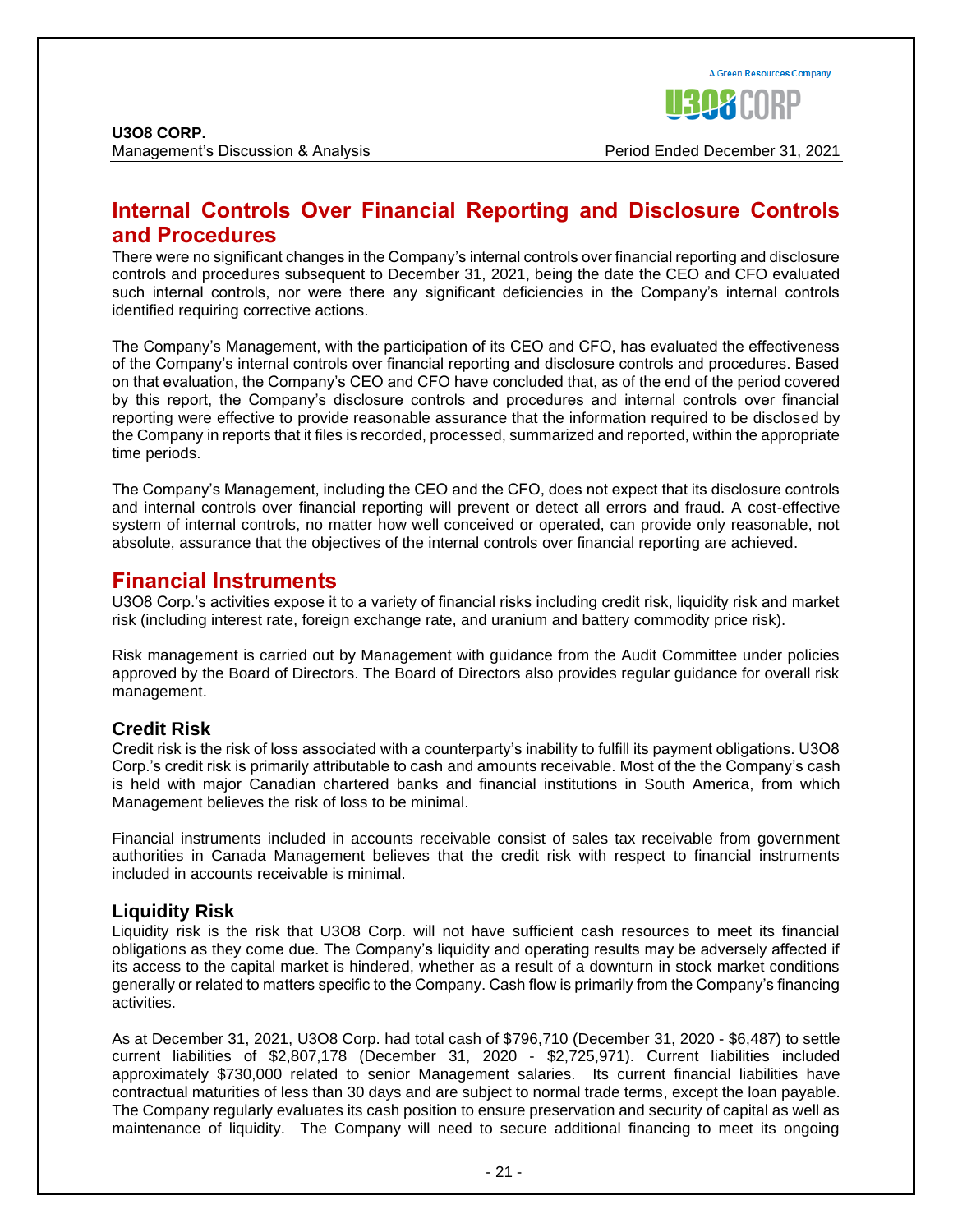**A Green Resources Company** 

obligations. However, there is no assurance that it will be able to do so. See "Liquidity and Capital Resources" above.

#### **Market Risk**

#### **Interest Rate Risk**

U3O8 Corp. has cash balances and its debt bears interest at a fixed rate. Its current policy is to invest excess cash in guaranteed investment certificates or interest-bearing accounts of major Canadian chartered banks. The Company regularly monitors compliance to its cash management policy.

#### **Foreign Currency Risk**

U3O8 Corp.'s functional and reporting currency is the Canadian Dollar and major purchases are transacted in Canadian Dollars. As of December 31, 2021, the Company funds certain operations, exploration and administrative expenses in Colombia on a cash call basis using US Dollar currency converted from its Canadian Dollar bank accounts held in Canada. The Company maintains US Dollar bank accounts in Canada and Barbados, Colombian Peso accounts in Colombia. U3O8 Corp. is subject to gains and losses from fluctuations in the US Dollar, and the Colombian Peso against the Canadian Dollar.

#### **Price Risk**

The Company is exposed to price risk with respect to equity prices. Equity price risk is defined as the potential adverse impact on the Company's earnings due to movements in individual equity prices or general movements in the level of the stock market.

#### **Commodity Price Risk**

U3O8 Corp. is exposed to price risk with respect to uranium and battery commodity prices. Commodity price risk is defined as the potential adverse impact on earnings due to the price and volatility of uranium, phosphate, vanadium, nickel and REE. The Company closely monitors the prices of these commodities to determine the appropriate course of action to be taken in terms of exploration expenditures and to ensure that its focus is on projects that have potential cost production profiles consistent with the longer-term price projections related to forecast demand and supply. Further discussion on commodity prices may be found under "Trends" above.

#### **Sensitivity Analysis**

The sensitivity analysis shown below may differ materially from actual results. Based on Management's knowledge and experience of the financial markets, we believe the following movements are "reasonably possible" over a 12-month period:

- 1. Cash is subject to floating interest rates. Sensitivity to a plus or minus 1% change in interest rates would not materially affect the reported loss and comprehensive loss;
- 2. The Company holds balances, mostly accounts payable, in foreign currencies which creates foreign exchange risk. Sensitivity to a plus or minus 10% change in foreign exchange rates against the Canadian Dollar would affect the reported annual loss and comprehensive loss by approximately \$120,000; and
- 3. Uranium and battery commodity price risk could adversely affect the Company. In particular, the Company's future profitability and viability of development depends upon the world market price of uranium, vanadium, nickel, phosphate and REE. The price of these commodities has fluctuated significantly in recent years and there is no assurance that, even as commercial quantities of uranium, vanadium, nickel, phosphate and REE may be produced in the future, a profitable market will exist for them. As of December 31, 2021, the Company was not a uranium or battery commodity producer. As a result, uranium and related mineral price risk may affect the completion of future equity transactions such as equity offerings and the exercise of stock options and warrants. This may also affect the Company's liquidity and its ability to meet its ongoing obligations.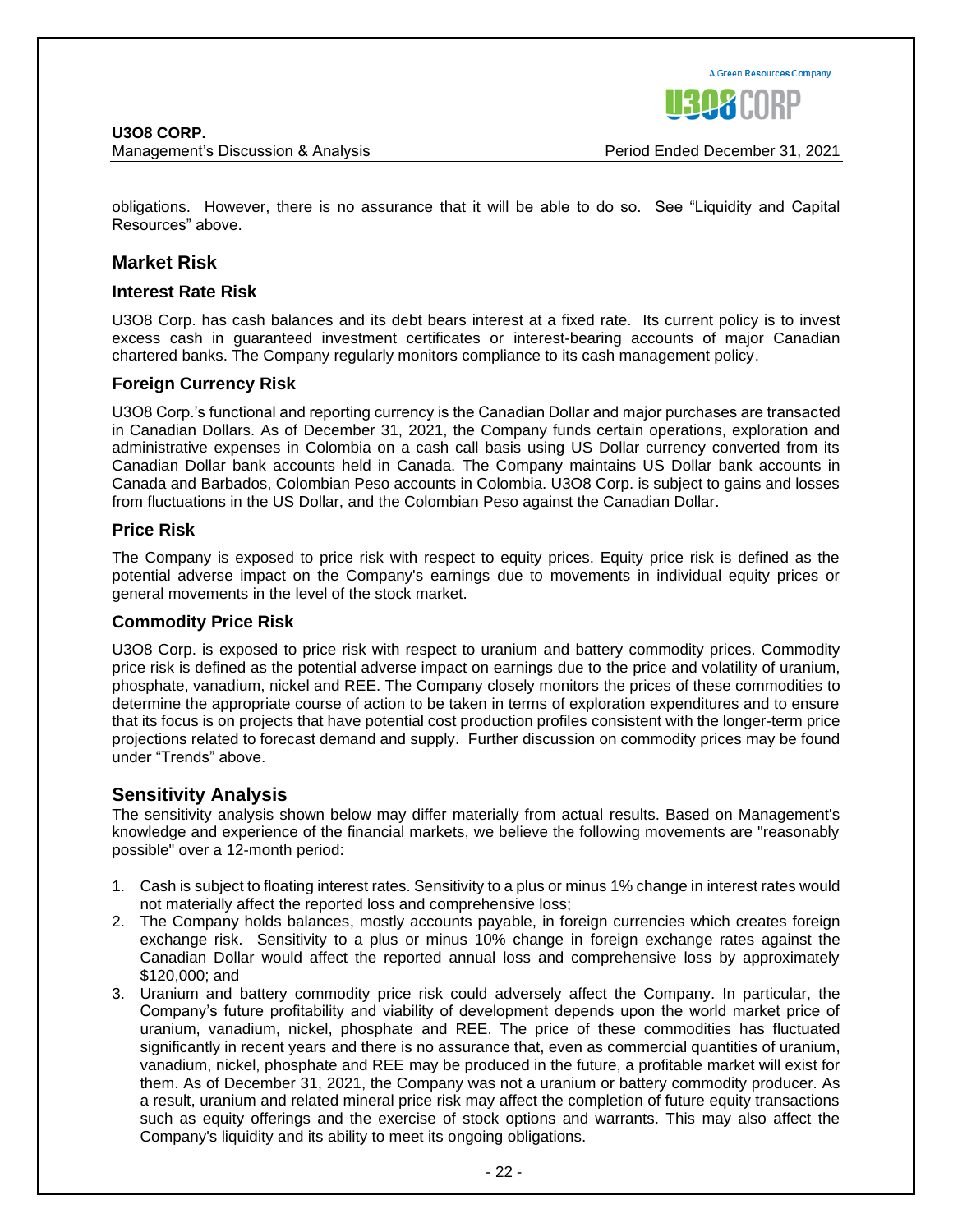**U3O8 CORP.** Management's Discussion & Analysis Period Ended December 31, 2021

### **Risk Factors**

An investment in the securities of U3O8 Corp. is highly speculative and involves numerous and significant risks. Such investment should be undertaken only by investors whose financial resources are sufficient to enable them to assume such risks and who have no need for immediate liquidity in their investment. Prospective investors should carefully consider the risk factors described below, which have affected, and which in the future are reasonably expected to affect, the Company, its financial position or the trading price of its common shares.

The Company's operations could be significantly adversely affected by the effects of a widespread global outbreak of a contagious disease, including the recent outbreak of respiratory illness caused by COVID-19. The Company cannot accurately predict the impact that COVID-19 will have on its operations and the ability of others to meet their obligations with the Company, including uncertainties relating to the ultimate geographic spread of the virus, the severity of the disease, the duration of the outbreak, and the length of travel and quarantine restrictions imposed by governments of affected countries. In addition, a significant outbreak of contagious diseases in the human population could result in a widespread health crisis that could adversely affect the economies and financial markets of many countries, resulting in an economic downturn that could further affect the Company's operations and ability to finance its operations.

### **Caution Regarding Forward-Looking Statements**

This MD&A contains certain forward-looking information and forward-looking statements, as defined in applicable securities laws (collectively referred to herein as "forward-looking statements"). These statements relate to future events or the Company's future performance. All statements other than statements of historical fact are forward-looking statements. Often, but not always, forward-looking statements can be identified by the use of words such as "plans", "expects", "is expected", "budget", "scheduled", "estimates", "continues", "forecasts", "projects", "predicts", "intends", "anticipates" or "believes", or variations of, or the negatives of, such words and phrases or state that certain actions, events or results "may", "could", "would", "should", "might" or "will" be taken, occur or be achieved. Forward-looking statements involve known and unknown risks, uncertainties and other factors, which may cause actual results to differ materially from those anticipated in such forward-looking statements. The forward-looking statements in this MD&A speak only as of the date of this MD&A or as of the date specified in such statement.

The following table outlines certain significant forward-looking statements contained in this MD&A and provides the material assumptions used to develop such statements and material risk factors that could cause actual results to differ materially from the forward-looking statements.

| <b>Forward-Looking</b><br><b>Statements</b>                                                                                                                                                                                                     | <b>Assumptions</b>                                                                                                                                                                                                                                                                                                                                                                                                                 | <b>Risk Factors</b>                                                                                                                                                                                                                                                                                                                                                                                                                                                                             |
|-------------------------------------------------------------------------------------------------------------------------------------------------------------------------------------------------------------------------------------------------|------------------------------------------------------------------------------------------------------------------------------------------------------------------------------------------------------------------------------------------------------------------------------------------------------------------------------------------------------------------------------------------------------------------------------------|-------------------------------------------------------------------------------------------------------------------------------------------------------------------------------------------------------------------------------------------------------------------------------------------------------------------------------------------------------------------------------------------------------------------------------------------------------------------------------------------------|
| The Company's operations<br>could be significantly<br>adversely affected by the<br>effects of a widespread<br>global outbreak of a<br>contagious disease,<br>including the recent<br>outbreak of respiratory<br>illness caused by COVID-<br>19. | The Company cannot accurately predict the<br>impact COVID-19 will have on its operations<br>and the ability of others to meet their obligations<br>with the Company, including uncertainties<br>relating to the ultimate geographic spread of the<br>virus, the severity of the disease, the duration of<br>the outbreak, and the length of travel and<br>quarantine restrictions imposed by governments<br>of affected countries. | A significant outbreak of contagious diseases in<br>Argentina or Colombia would exacerbate the already<br>significant negative economic impact that the virus<br>has had on the economies and financial markets of<br>these countries, resulting in an economic downturn<br>that could further affect the Company's operations<br>and ability to finance its operations A widespread<br>COVID outbreak would likely restrict access to the<br>field and may hamper advancement of the projects. |
| Potential of U3O8 Corp.'s<br>Berlin property to contain<br>economic deposits, to<br>become near-term and/or<br>low-cost producers and to<br>add to its existing resource                                                                        | Availability of financing for the Company's<br>projects.<br>Actual results of exploration, resource goals,<br>metallurgical testing, economic studies and<br>development activities will be favourable.                                                                                                                                                                                                                            | Changes in the capital markets impacting availability<br>of future financings.<br>Uncertainties involved in interpreting geological data<br>and confirming title to acquired properties.                                                                                                                                                                                                                                                                                                        |

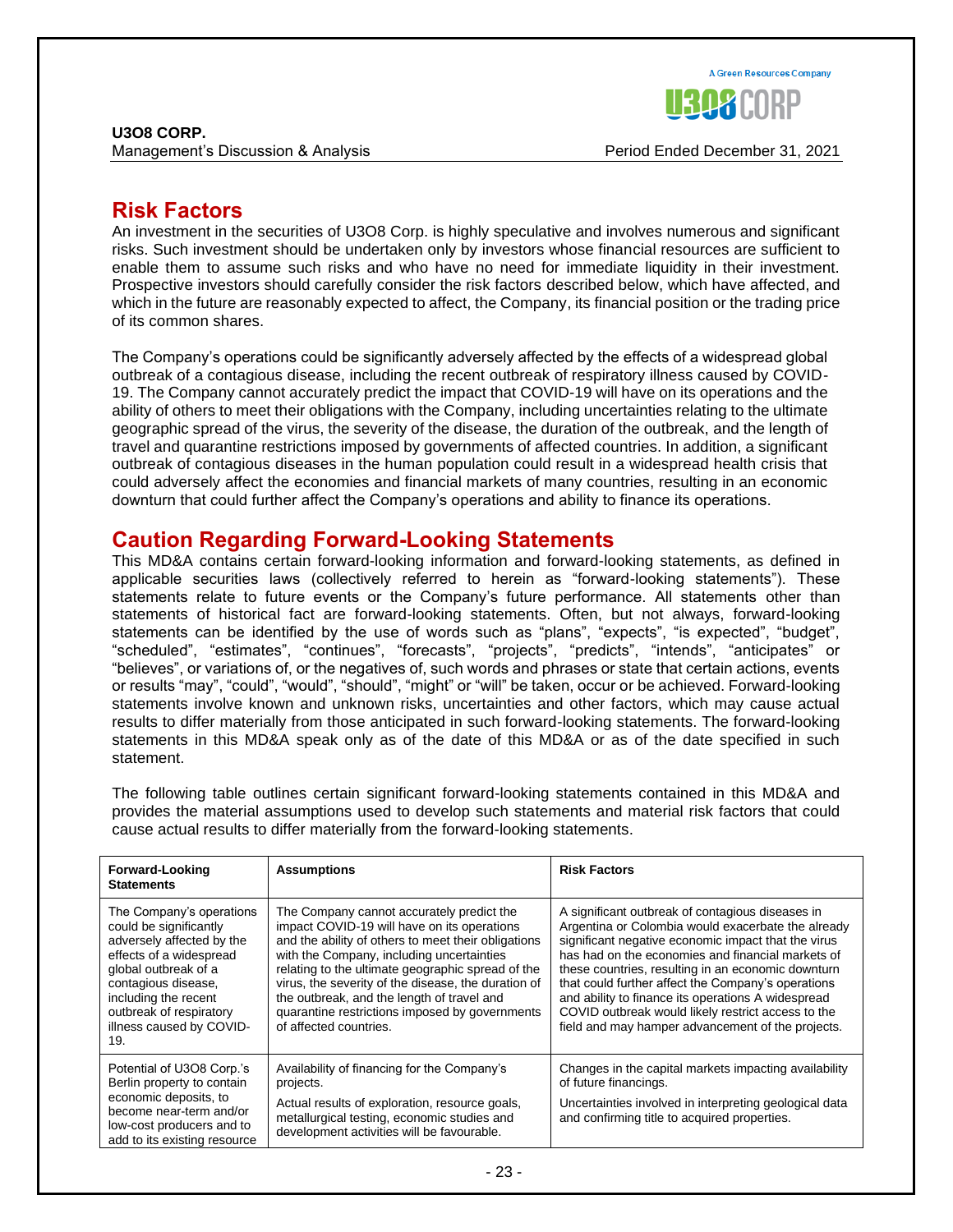

### Management's Discussion & Analysis **Period Ended December 31, 2021**

| <b>Forward-Looking</b><br>Statements                                                                                                                                                                           | <b>Assumptions</b>                                                                                                                                                                                                                   | <b>Risk Factors</b>                                                                                                                                                                                                                                                                                          |
|----------------------------------------------------------------------------------------------------------------------------------------------------------------------------------------------------------------|--------------------------------------------------------------------------------------------------------------------------------------------------------------------------------------------------------------------------------------|--------------------------------------------------------------------------------------------------------------------------------------------------------------------------------------------------------------------------------------------------------------------------------------------------------------|
| base (see Highlights,<br>Overview, Outlook, Priority<br><b>Exploration Projects,</b><br>Results of Operations and<br>Summary of Quarterly<br>Results)                                                          | Technical reports prepared in accordance with<br>NI 43-101 including assumptions in the PEA on<br>the Berlin Deposit are reasonably correct and<br>comprehensive.                                                                    | Possibility that future exploration results,<br>metallurgical test work, economic studies and<br>development activities will not be consistent with the<br>Company's expectations.                                                                                                                           |
|                                                                                                                                                                                                                | Operating, exploration and development costs<br>will be consistent with the Company's<br>expectations.                                                                                                                               | Variations from the technical reports including<br>assumptions in the Berlin PEA.                                                                                                                                                                                                                            |
|                                                                                                                                                                                                                | Ability to retain and attract skilled staff.                                                                                                                                                                                         | Inability to replicate laboratory and other smaller<br>scale test results on a larger scale.                                                                                                                                                                                                                 |
|                                                                                                                                                                                                                | All requisite regulatory and governmental<br>approvals will be received on a timely basis on<br>terms acceptable to U3O8 Corp. including<br>development of the Argentine deposit in<br>compliance with Chubut Provincial mining law. | Inability to attract and retain skilled staff.                                                                                                                                                                                                                                                               |
|                                                                                                                                                                                                                |                                                                                                                                                                                                                                      | Increases in costs, environmental compliance and<br>changes in environmental, local legislation and<br>regulation, community support and the political and<br>economic climate.                                                                                                                              |
|                                                                                                                                                                                                                | Social engagement and local acceptance of the<br>Company's projects.                                                                                                                                                                 | Delays in obtaining applicable permits or<br>unavailability of permits.                                                                                                                                                                                                                                      |
|                                                                                                                                                                                                                | Economic, political and industry market<br>conditions will be favourable.                                                                                                                                                            | Price volatility of uranium and related commodities<br>impacting the economics of the Company's projects.                                                                                                                                                                                                    |
| Status of the Berlin Project,<br>Colombia                                                                                                                                                                      | Exploration concessions are no longer in good<br>standing due to U3O8 Corp. not having paid<br>concession fees.                                                                                                                      | Concessions would be rescinded after a 30-day cure<br>period, at the discretion of Colombian government<br>authorities.                                                                                                                                                                                      |
|                                                                                                                                                                                                                | Standing of U3O8 Corp.'s title to the Berlin<br>Project, Colombia.                                                                                                                                                                   | The Colombian mining authorities have assessed<br>U3O8 Corp.'s exploration property titles and have<br>concluded that the authorities had under-charged title<br>fees, and that the Company owes approximately<br>UD\$600,000 to bring the concessions into a status of<br>good standing.                    |
|                                                                                                                                                                                                                | "Wealth" tax levied in Colombia.                                                                                                                                                                                                     | Colombian tax authorities have levied a "wealth" tax<br>on the Company which, including interest, sums to<br>approximately US\$1 million. The tax was levied<br>because the exploration expenditure on the Project<br>was capitalized by U3O8 Corp.'s Colombian<br>subsidiary, as opposed to being expensed. |
| Uranium and a suite of<br>other commodities of<br>economic interest at Berlin<br>can extracted using a ferric<br>iron leach method (see<br>Priority Exploration<br>Projects)                                   | Results from previous small-scale metallurgical<br>test work conducted in multiple labs can be                                                                                                                                       | Inability to replicate laboratory and other smaller<br>scale test results on a larger scale.                                                                                                                                                                                                                 |
|                                                                                                                                                                                                                | replicated on a larger scale.<br>Test results from samples from 35% of the drill<br>hole intercepts throughout the initial resource<br>area are representative of the whole.                                                         | Test results from samples from 35% of the drill hole<br>intercepts throughout the initial resource area prove<br>not to be adequately representative of the whole.                                                                                                                                           |
| By-product revenues at<br>Berlin could pay for<br>extraction of the uranium<br>and make Berlin a potential<br>low - cash cost uranium<br>producer (see Outlook and<br><b>Priority Exploration</b><br>Projects) | Assumptions in the Berlin PEA are correct and<br>comprehensive.<br>Actual results of exploration, resource goals,<br>metallurgical testing, economic studies and                                                                     | Price volatility of uranium and other commodities<br>associated with the Company's deposits impacting<br>the economics of our projects.<br>Variations from the assumptions in the Berlin PEA.                                                                                                                |
|                                                                                                                                                                                                                | development activities will be favourable.<br>Operating, exploration and development costs<br>will be consistent with our expectations.                                                                                              | Possibility of future exploration results, metallurgical<br>test work, economic studies and development<br>activities will not be consistent with our expectations.                                                                                                                                          |
|                                                                                                                                                                                                                | All requisite regulatory and governmental<br>approvals will be received on a timely basis on<br>terms acceptable to U3O8 Corp.                                                                                                       | Increases in costs, environmental compliance and<br>changes in environmental, other local legislation and<br>regulation and the political and economic climate.                                                                                                                                              |
|                                                                                                                                                                                                                | Economic, political and industry market<br>conditions will be favourable, including without<br>limitation, the prices for applicable by-products.                                                                                    | Delays in obtaining applicable permits or<br>unavailability of permits.                                                                                                                                                                                                                                      |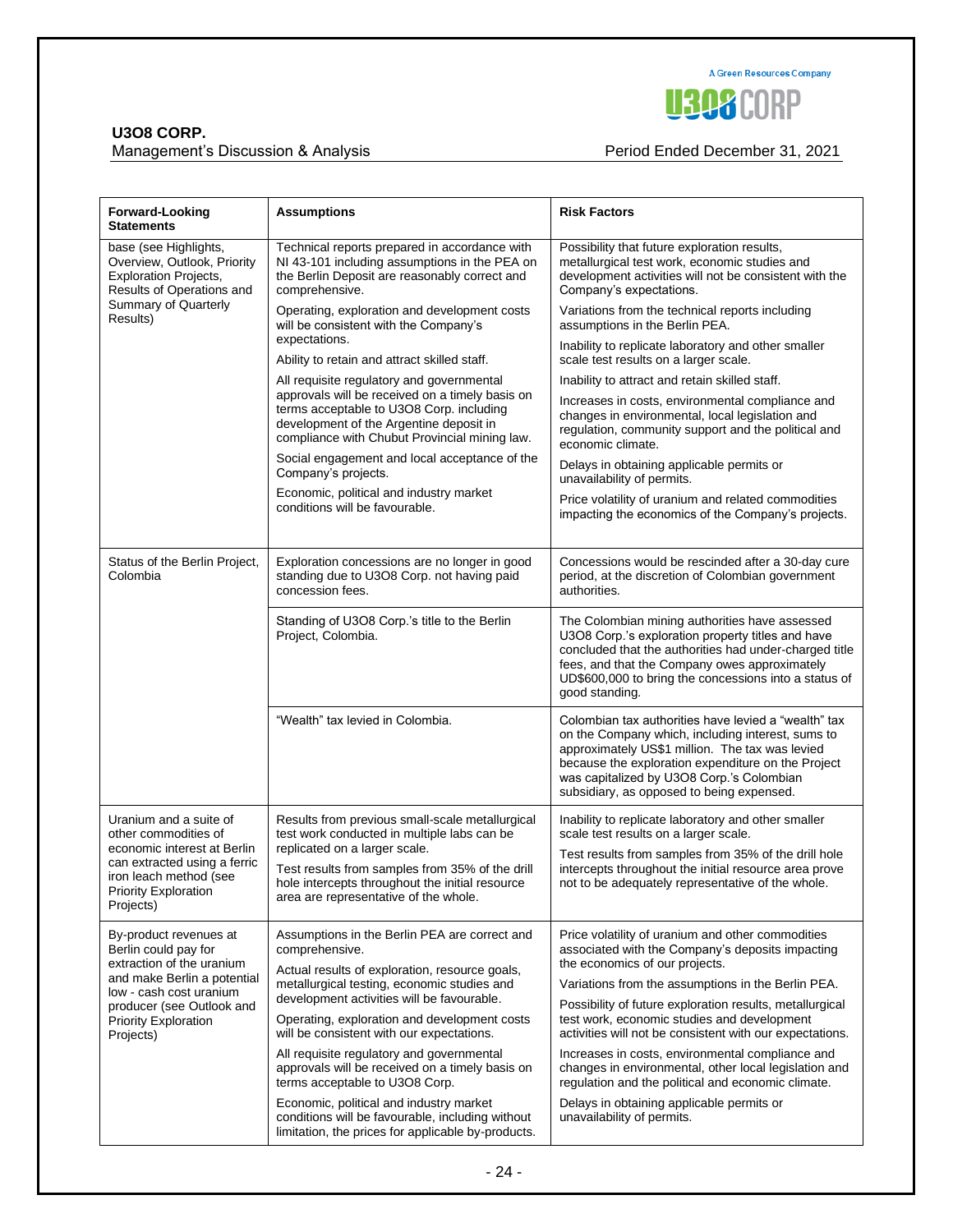

### Management's Discussion & Analysis **Period Ended December 31, 2021**

| <b>Forward-Looking</b><br><b>Statements</b>                                                                                                                                                                                                                                                                  | <b>Assumptions</b>                                                                                                                                                                                                                                                                                                                                                                                                                                                                                                                                                                                                                                                                          | <b>Risk Factors</b>                                                                                                                                                                                                                                                                                                                                                                                                                                                                                                                                                                                                                                                                                                                                                                                                                      |
|--------------------------------------------------------------------------------------------------------------------------------------------------------------------------------------------------------------------------------------------------------------------------------------------------------------|---------------------------------------------------------------------------------------------------------------------------------------------------------------------------------------------------------------------------------------------------------------------------------------------------------------------------------------------------------------------------------------------------------------------------------------------------------------------------------------------------------------------------------------------------------------------------------------------------------------------------------------------------------------------------------------------|------------------------------------------------------------------------------------------------------------------------------------------------------------------------------------------------------------------------------------------------------------------------------------------------------------------------------------------------------------------------------------------------------------------------------------------------------------------------------------------------------------------------------------------------------------------------------------------------------------------------------------------------------------------------------------------------------------------------------------------------------------------------------------------------------------------------------------------|
| Potential to expand mineral<br>resources defined in<br>compliance with NI 43-101<br>on U3O8 Corp.'s Berlin<br>Project and achieve its<br>growth targets (see<br>Overview, Outlook and<br><b>Priority Exploration</b><br>Projects)                                                                            | Availability of financing.<br>Actual results of exploration, resource goals,<br>metallurgical testing, economic studies and<br>development activities will be favourable.<br>NI 43-101 technical reports are correct and<br>comprehensive.<br>Operating, exploration and development costs<br>will be consistent with the Company's<br>expectations.<br>Ability to retain and attract skilled staff.<br>All requisite regulatory and governmental<br>approvals will be received on a timely basis on<br>terms acceptable to U3O8 Corp.<br>Social engagement and local acceptance of the<br>Company's projects.<br>Economic, political and industry market<br>conditions will be favourable. | Changes in the capital markets impacting availability<br>of future financings.<br>Uncertainties involved in interpreting geological data<br>and confirming title to acquired properties.<br>Possibility of future exploration results, metallurgical<br>test work, economic studies and development<br>activities will not be consistent with our expectations.<br>Variations from the technical reports.<br>Inability to attract and retain skilled staff.<br>Increases in costs, environmental compliance and<br>changes in environmental, local legislation and<br>regulation, community support and the political and<br>economic climate.<br>Delays in obtaining applicable permits or<br>unavailability of permits.<br>Price volatility of uranium and other associated<br>commodities impacting the economics of our<br>projects. |
| Inability to meet minimum<br>operating commitments<br>could impair exploration<br>rights (see Results of<br>Operations and Liquidity<br>and Capital Resources)                                                                                                                                               | Operating and exploration activities and<br>associated costs will be consistent with current<br>expectations.<br>The Company will continue to operate, realize<br>its assets and meet its liabilities in the normal<br>course of business.<br>Capital markets and financing opportunities are<br>favourable to U3O8 Corp.<br>Sale of any investments, if warranted, on<br>acceptable terms.                                                                                                                                                                                                                                                                                                 | Volatility in the capital markets impacting availability<br>and timing of financings on acceptable terms and<br>value and liquidity of investments may affect the<br>Company's ability to obtain funding to continue as a<br>going concern.<br>Increases in costs, environmental compliance and<br>changes in environmental, other local legislation and<br>regulation.<br>Adjustments to currently proposed operating and<br>exploration activities and costs.<br>Price volatility of uranium and other commodities<br>impacting sentiment for investment in the resource<br>markets.                                                                                                                                                                                                                                                   |
| Plans, costs, timing and<br>capital for future<br>exploration and<br>development of U3O8<br>Corp.'s properties including<br>the potential impact of<br>complying with existing<br>and proposed laws and<br>regulations (see Highlights,<br>Overview, Outlook and<br><b>Priority Exploration</b><br>Projects) | Availability of financing.<br>Actual results of exploration, resource goals,<br>metallurgical testing, economic studies and<br>development activities will be favourable.<br>Operating, exploration and development costs<br>will be consistent with our expectations.<br>Ability to retain and attract skilled staff.<br>All requisite regulatory and governmental<br>approvals will be received on a timely basis on<br>acceptable terms.<br>Economic, political and industry market<br>conditions will be favourable.                                                                                                                                                                    | Changes in the capital markets impacting availability<br>of future financings.<br>Uncertainties involved in interpreting geological data<br>and confirming title to acquired properties.<br>Possibility of future exploration results, metallurgical<br>test work, economic studies and development<br>activities will not be consistent with our expectations.<br>Inability to attract and retain skilled staff.<br>Increases in costs, environmental compliance and<br>changes in environmental, local legislation and<br>regulation, community support and the political and<br>economic climate.<br>Delays in obtaining applicable permits or<br>unavailability of permits.                                                                                                                                                          |
| Management's outlook<br>regarding future trends<br>(see Overview, Outlook,<br>and Priority Exploration<br>Projects)                                                                                                                                                                                          | Availability of financing.<br>Actual results of exploration, resource goals,<br>metallurgical testing, economic studies and<br>development activities will be favourable.<br>Prices for uranium and other commodities will<br>be as modeled in the PEAs.                                                                                                                                                                                                                                                                                                                                                                                                                                    | Changes in the capital markets impacting availability<br>of future financings.<br>Price volatility of uranium and other commodities<br>impacting the economics of our projects, appetite for<br>investing in uranium equities and growth in the<br>nuclear industry.                                                                                                                                                                                                                                                                                                                                                                                                                                                                                                                                                                     |